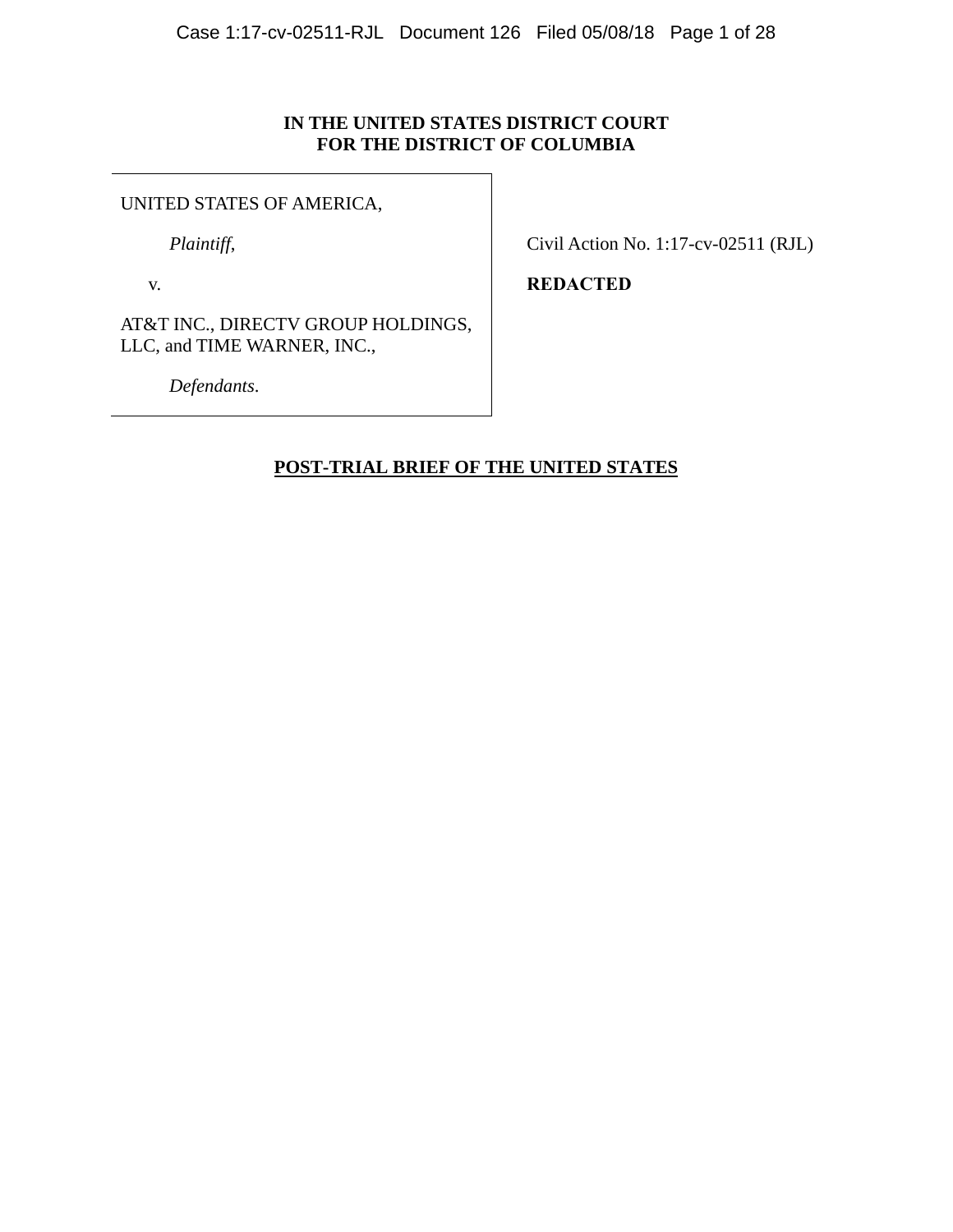### Case 1:17-cv-02511-RJL Document 126 Filed 05/08/18 Page 2 of 28

The Turner channels are carried by nearly every MVPD to nearly every cable and satellite customer in the country. For good reason—Turner has content customers want to watch live, so its channels are something MVPDs need to have. As one distributor summarized, "I can't not have … the Turner networks." Tr. 1404:14–15. The merger of AT&T and Time Warner would give the nation's largest MVPD the power to control its rivals' access to that content. The merged firm would exploit its newfound power in carriage negotiations with current and wouldbe MVPD competitors to the detriment of competition and consumers.

All negotiations have elements of kabuki theater, with both sides posturing as they fight for terms. The real-world implications of not reaching a deal, however, determine each side's leverage and, ultimately, the bargain they strike. Even catastrophic alternatives define highstakes negotiations: in the Cold War, the most destructive weapons were never used, yet the arsenals and defenses available to each side undeniably influenced every negotiation between East and West. Leverage matters in video content negotiations because millions of dollars change hands depending on who blinks first. As Turner executives testified, these negotiations are "trench warfare," Tr. 559:10–23, and in recent years "Turner has gotten close to going dark with every major distributor," even over "a single penny" that it eventually won, Tr. 1033:8–14.

That's today. Tomorrow, if AT&T acquired Time Warner, Turner's leverage would increase because it would have the nation's largest MVPD with it in the trenches. The alternative to an agreement in every negotiation with a rival MVPD would be better for the merged firm because without a deal, DirecTV would steal valuable video subscribers away from that rival. Moreover, a combined AT&T-Time Warner would benefit from weakening DirecTV's competition in ways that Turner alone did not and could not. With new bargaining leverage and new incentives to hinder DirecTV's rivals, Turner would press for and win terms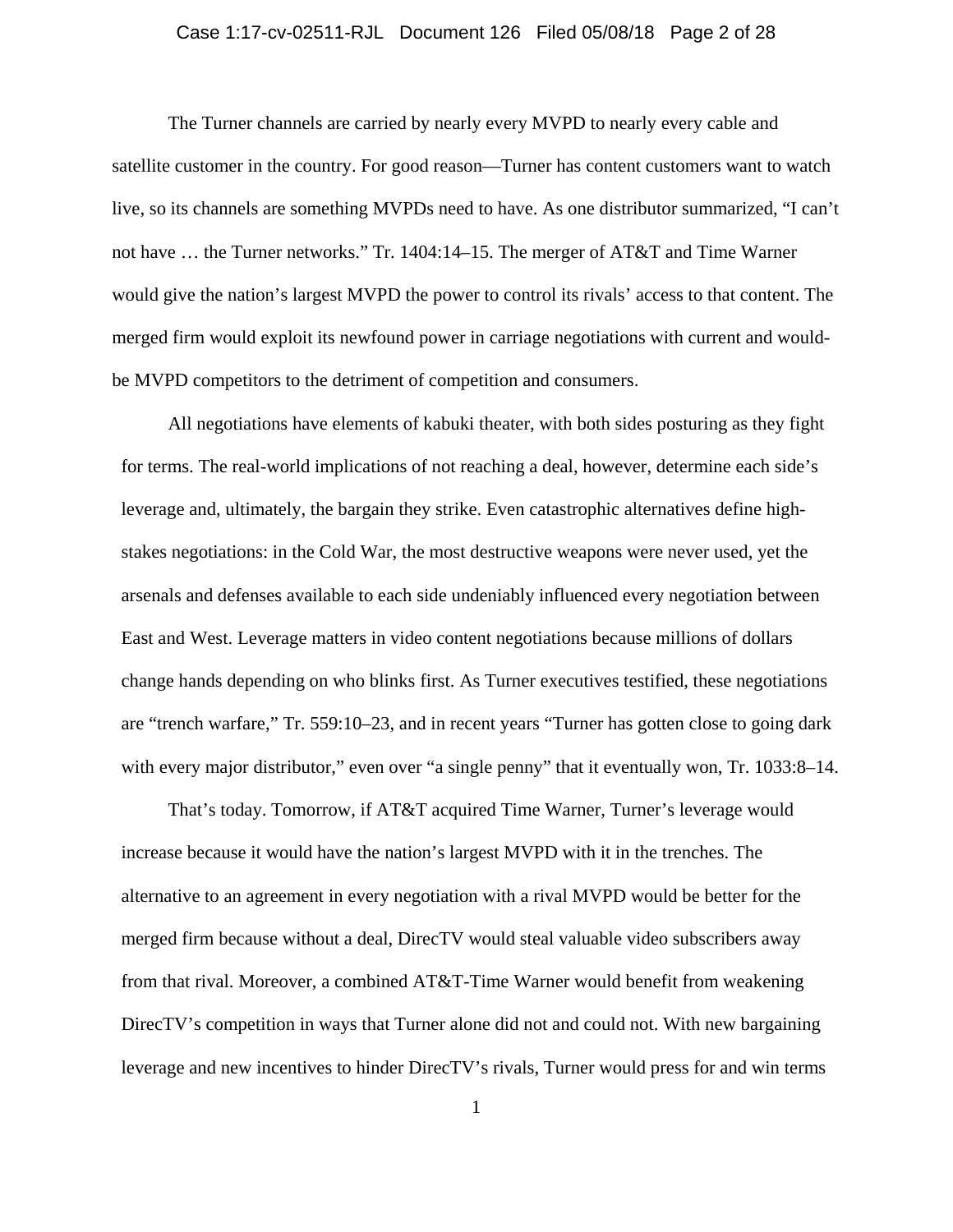that harm competition.

Although AT&T executives denied this ability and incentive to raise rivals' costs when they were on the witness stand, AT&T and DirecTV have advocated this view of the industry since at least 2010, when the FCC has considered instances of vertical integration between an MVPD and a content provider. *See* PX0001-083; PX0441-005; PX0443-079; PX0467-313. In reliance on DirecTV's assertions to that effect, the FCC held in its Comcast/NBCU Order that vertical integration would affect bargaining outcomes: "Unlike the pre-transaction NBCU, the integrated firm will take into account the possibility that any harm from failure or delay in reaching agreement would be offset to some extent by a benefit to Comcast." *In re Applications of Comcast Corp., et al.*, 26 F.C.C. Rcd. 4238 ¶ 37 (2011). Defendants' own economists endorsed this well-accepted bargaining model, quibbling instead with how *much* leverage would be gained and how it would apply to an arbitration offer defendants made with their Answer. Tr. 2461:4–18, 2407:16–19, 2695:16–19, 2750:16-19, 2825:15-22.

Defendants responded to this lawsuit with 1,000 half-baked letters unilaterally offering to arbitrate price increases because they know full well they would be able to raise their distribution rivals' costs post-merger. So they sought to try to recreate, as a remedy, an element of past regulatory remedies that the FCC found necessary in every recent instance of vertical integration. *See* Comcast/NBCU Order, ¶ 35 (summarizing same finding in prior proceedings). But a self-imposed remedy is no remedy at all—it does not replace the preferred free-market competition envisioned by the Clayton Act. Even more importantly, arbitration would not solve the problem in this case. Never before has the country faced a merger involving the largest video distributor acquiring content its rivals need, with a nationwide footprint that would provide no benchmarks for arbitration. And never before have the United States and the Court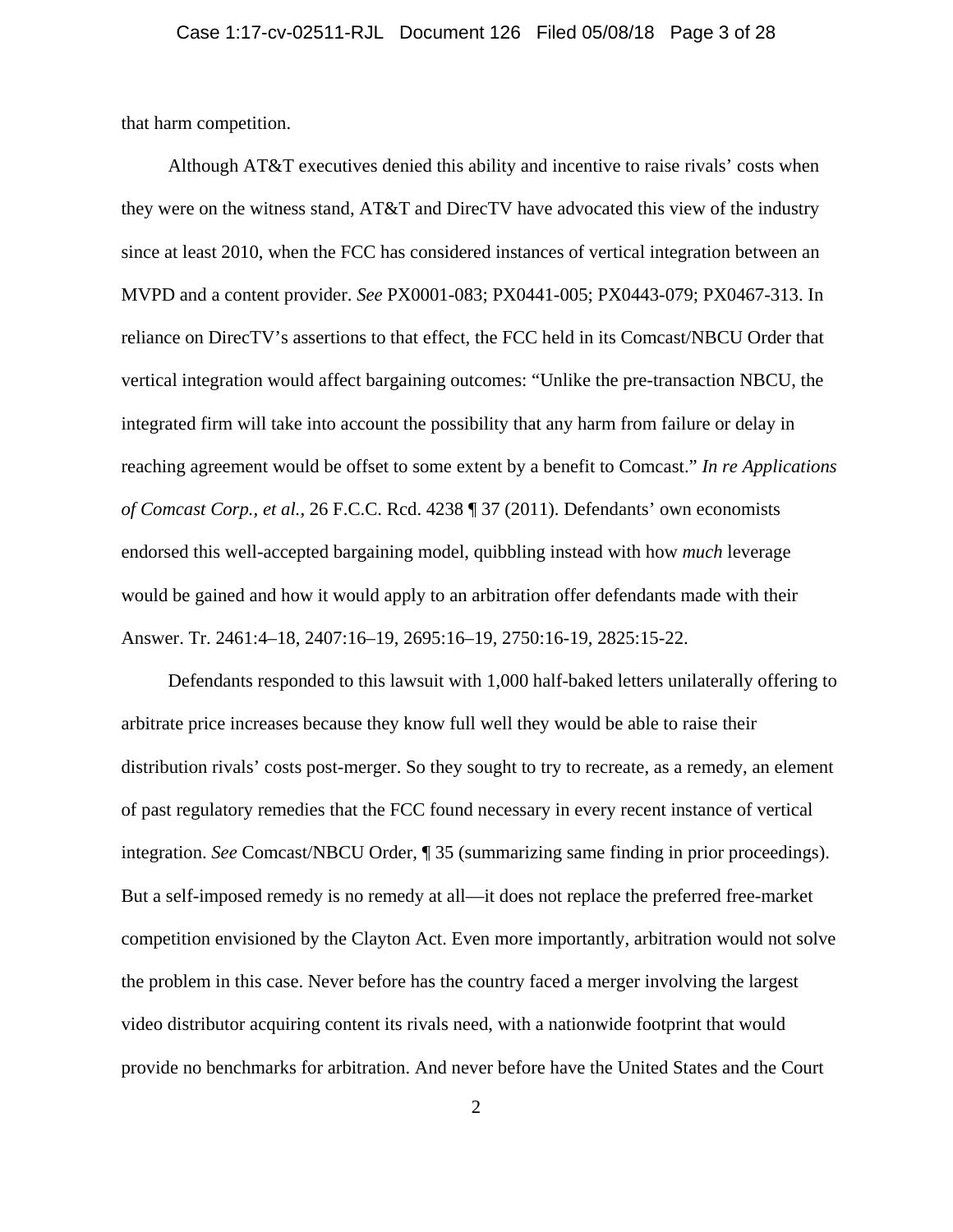#### Case 1:17-cv-02511-RJL Document 126 Filed 05/08/18 Page 4 of 28

been left without the assistance of the FCC to craft, impose, and supervise behavioral conditions. Moreover, such a remedy would not address the threat to competition from AT&T's control over HBO and the increased likelihood of coordination with Comcast/NBCU. Accordingly, after concluding this merger violates Section 7 of the Clayton Act, the Court should impose a market-based structural remedy to prevent its anticompetitive effects.

\* \* \* \* \*

Section 7 "subjects mergers to searching scrutiny," *California v. Am. Stores Co.*, 495 U.S. 271, 285 (1990), and reaches "incipient" harms, *Brown Shoe Co. v. United States*, 370 U.S. 294, 318 n.32 (1962). For that reason, and to ensure it is not American consumers who bear the risk of such a transaction, the legal standard for Section 7 liability is not "convincing proof…that this merger will substantially lessen competition," as defendants' counsel Mr. Petrocelli misleadingly argued at closing. Tr. 4026:20–22. Rather, the term "may be" in the statute requires only "a reasonable probability," *United States v. Penn-Olin Chem. Co.*, 378 U.S. 158, 175 (1964), or "an appreciable danger," *United States v. H&R Block, Inc.*, 833 F. Supp. 2d 36, 49 (D.D.C. 2011) (quotation omitted), of harm to competition. The evidence presented at trial meets that standard.<sup>1</sup>

AT&T's proposed acquisition of Time Warner would harm competition by marrying the incentive and the ability to use Time Warner content to raise prices and stifle innovation, creating a "reasonable probability" of harm in violation of Section 7. Indeed, this is the same theory on which the United States determined the Comcast/NBCU transaction violated Section 7. Complaint, *United States v. Comcast Corp.*, No. 1:11-cv-00106-RJL (D.D.C. Jan. 18, 2011).

<sup>&</sup>lt;sup>1</sup> The position of the United States is set out fully in its Proposed Conclusions of Law (PCOL) and Proposed Findings of Fact (PFOF). Citations to relevant sections appear throughout.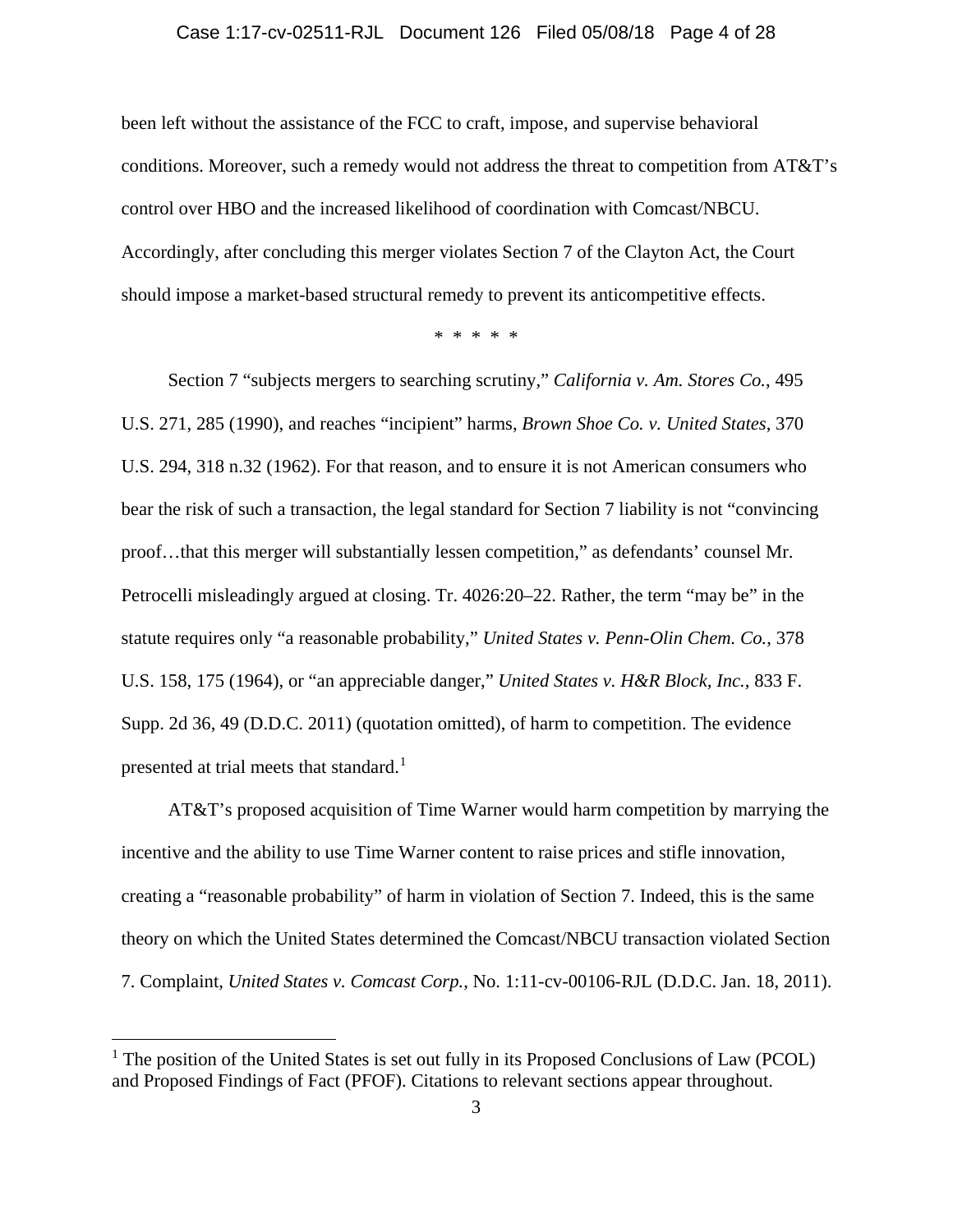#### Case 1:17-cv-02511-RJL Document 126 Filed 05/08/18 Page 5 of 28

AT&T *has* the *incentive* to lessen competition. It recently purchased and now owns DirecTV, the nation's largest MVPD, and has an economic interest in weakening the competition DirecTV faces. It also has a significant interest in forestalling the competitive threat that innovative online rivals pose to its business model of selling the pay-TV "bundle," which has been a "cash cow" for DirecTV. Tr. 1733:13–18. AT&T executives scorn programmers that license their content to lower-cost, innovative entrants for "going around us," PX0047, and they are anxious to protect this current business model—the "golden goose," Tr. 1801:15–1802:17—from more pro-consumer competition.

With this merger, AT&T *would gain* a *new ability* to act on these incentives. No longer would it be limited to writing letters complaining when threatened by an innovation that "[s]ets [it] on fire." PX0228. It would own Time Warner, which controls highly valuable content that MVPDs and virtual MVPDs "must have" in order to compete, including Turner's marquee sporting events on TBS and TNT, a leading 24-hour news network (CNN), and the leading premium network (HBO). Post-merger, AT&T would be positioned to use that content as a weapon against DirecTV's rivals, by raising its price, restricting its use, or coordinating to deny it outright to nascent innovative online competitors.

*Unmatched Time Warner Content***.** MVPDs and virtual MVPDs need Time Warner content to compete effectively. Turner offers networks, including TBS, TNT, and CNN, widely described as "must have." Mr. Schlichting, who runs Dish's consumer-friendly Sling and acquires all of Dish's content, considers Turner content "must have" because "if you don't have March Madness you're not in the pay-TV business," and because CNN has "a huge amount of viewing." Tr. 242:8–15, 245:13–23. Mr. Hinson, a Cox executive, believes it would be "very difficult" to compete without Turner networks because Cox "wouldn't have a level playing

4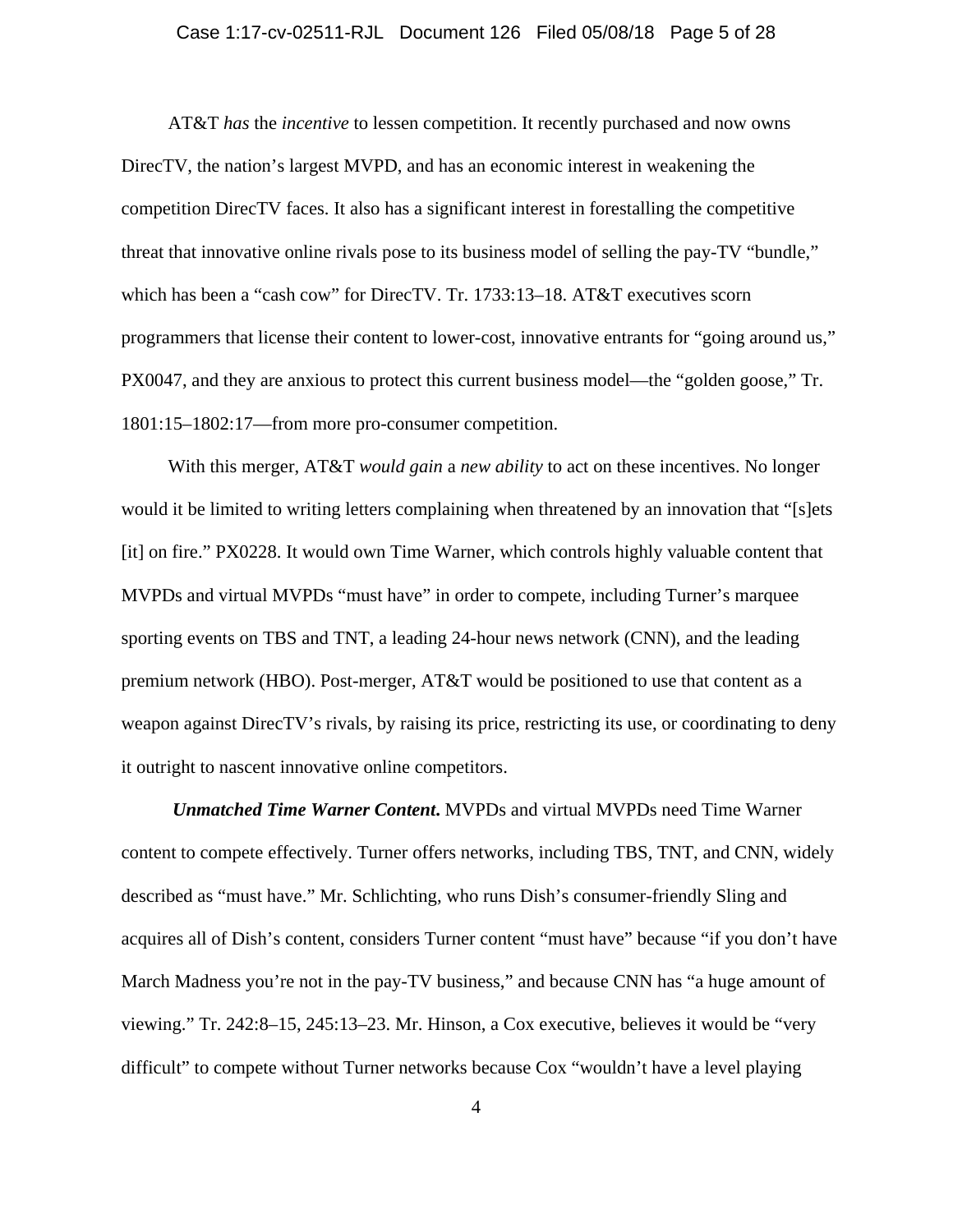field," and customers "would go somewhere else." Tr. 697:2–19.

Whether Turner content is labelled "must have" or not, however, the evidence overwhelmingly shows that it is competitively significant. Almost all of AT&T's rivals carry Turner content, and nearly every pay-TV subscriber—approximately %—receives Turner content. PX0008-036; Tr. 3078:4–16. Turner's TBS and TNT networks are among the top-rated general entertainment networks. Tr. 524:1–9; PX0153-002-003; PX0008-035. Turner content commands superior affiliate fees compared to its peers, and its fees and margins have increased year after year. Tr. 528:6–529:5. Turner secured rate increases of % in 2016 and 2017, and it expects an additional % rate increase every year through . PX0123-009; Tr. 995:18– 997:16. As Professor Shapiro explained, the price Turner content commands is one of the best indicia of its competitive significance. Tr. 2239:10–17.

Turner's marquee sports programming is particularly important to distributors. In addition to owning rights to MLB playoff games and major PGA events, Turner pays billions of dollars annually for the rights to NBA games and NCAA's March Madness. Tr. 530:5–13, 543:15–544:25. These events are "must have sports" in Cox's view, Tr. 694:1–695:16, and "very valuable sport programming content," especially during March Madness, in Cable One's judgment, Tr. 2112:17–20. As Turner's CEO Mr. Martin told his Board, this "[t]op-tier sports programming has been and will continue to be a key factor in allowing [Turner] networks to receive the highest subscription rates." PX0020-0005; Tr. 541:6–10. Turner will retain this competitive leverage for years to come, as it controls MLB rights through 2021, NBA rights through 2025, and NCAA rights through 2032. DX640.0041; Tr. 548:20–549:2.

There is also no doubt about the value of HBO. It "sets the gold standard in premium video," in Mr. Bewkes' words. PX0459-010.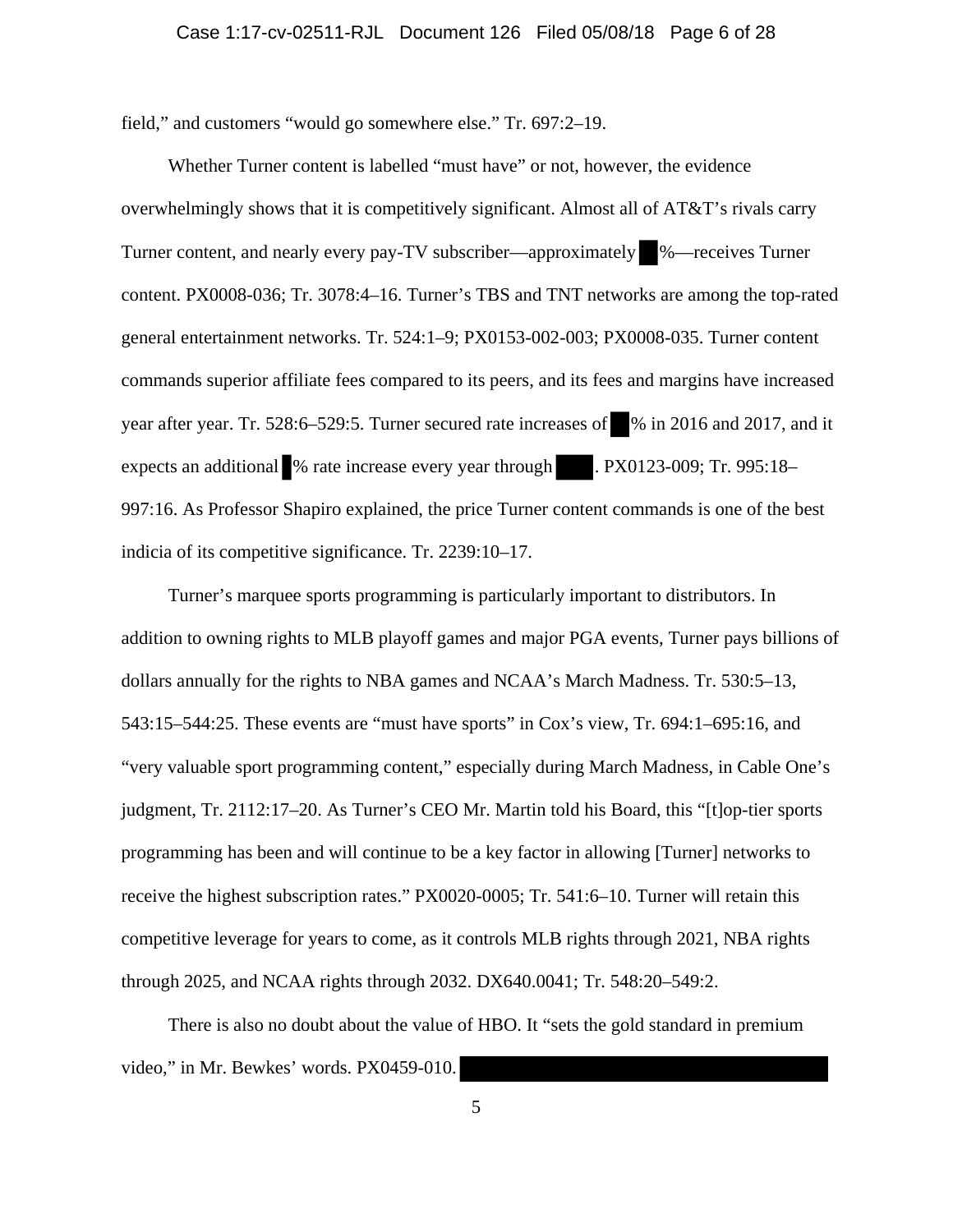. *See* PFOF at ¶ 28. It has

compelling original series and shows recently released blockbusters from multiple movie studios. Tr. 1452:20–22, 1453:12–25. In AT&T's words, HBO has the "[b]est brand name" and the "[o]verall best collection of content." Tr. 1521:11–19; PX0010-A-004.

Defendants try to downplay the importance of Time Warner content. That does not square with the purchase price of *\$108 billion*; nor with Mr. Stephenson's statement to his Board that Time Warner was the DX0609- 0012; nor with Mr. Martin's statements that Turner has content that is "unmatched in terms of consumer demand and live viewership, driving on-going value to distributors and advertisers," PX0021; Tr. 545:11–24. It is also contradicted by the fact that, contrary to defendants' allegation that the launch of YouTube TV without Turner content "disproves" its importance, Answer ¶ 5, YouTube was "anxious to add Turner" Tr. 1172:13–1173:10, and recently reached an agreement to carry Turner content. Tr. 1848:17–1849:16.<sup>2</sup>

What makes this merger different from most other vertical mergers, and creates a grave threat to competition and consumers, is that there is nowhere else a distributor can go for Time Warner content. Distributors don't just want this specific input to compete effectively, they truly need it.

*End of Time Warner's Agnosticism.* Today, the competitive reality is that Time Warner has no incentive to favor one distributor over another. It has an incentive to achieve wide distribution, and it licenses its content to a broad spectrum of distributors including emerging virtual MVPDs. It works cooperatively with a variety of distributors, e.g., advising them on

<sup>2</sup> *See* PCOL at IV.E, V.C-E; PFOF at V.A.2.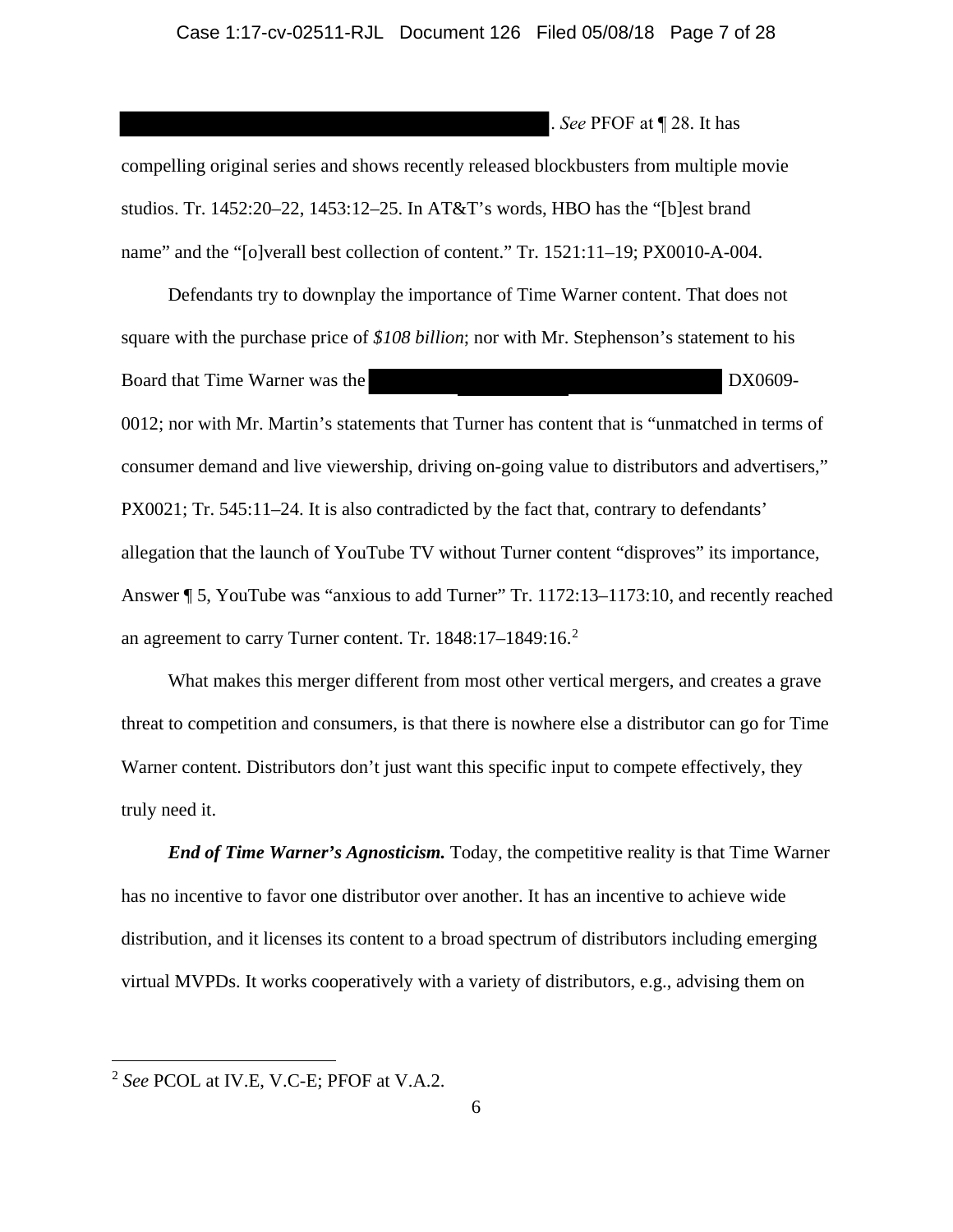how to use HBO to win and retain subscribers.

In AT&T's hands, Time Warner's economic calculus would change. AT&T would not want Time Warner content distributed in ways that increase competitive pressure on DirecTV. For example, when Time Warner acquired a stake in Hulu and Turner agreed to license content to Hulu for its new virtual MVPD service, Mr. Stephenson told Mr. Bewkes that he viewed the decision as "going around us," and threatened that it was "hard to imagine how it won't impact all of our relationships." PX0047. Post-merger, Time Warner would no longer be agnostic toward its rival distributors. Its economic incentives would be dramatically changed. Indeed, in notes prepared for a presentation to his Board, Mr. Stephenson pinpointed as one of two "Key issues" concerning the merger "[h]ow can you advantage your own distribution … without harming TW position as a wide distributor of content." Tr. 3487:8–14; DX0609-008. As detailed in the following sections, Time Warner could act in at least three, mutually reinforcing, ways to "advantage" DirecTV to the detriment of competition and consumers.

*Raising Rivals' and Consumers' Costs***.** The merger would increase Time Warner's bargaining leverage; that increase would lead AT&T's rivals to pay more for Time Warner content; and those rivals would pass their higher costs on to consumers. Defendants decry this theory as "absurd" or "made-up"—something "[n]ot one person in the business thinks," Tr. 4043:2–5—but those assertions make a mockery of the judicial system. Defendants have asserted the exact opposite position to obtain favorable results before the FCC. Accordingly, defendants should be judicially estopped from denying that the change in bargaining leverage from vertical integration in this industry will enable the sort of harm the United States asserts. *See* PCOL VI.A. In any event, the testimony of industry participants, standard and widely recognized economic principles of bargaining, and economic modeling, as well as defendants'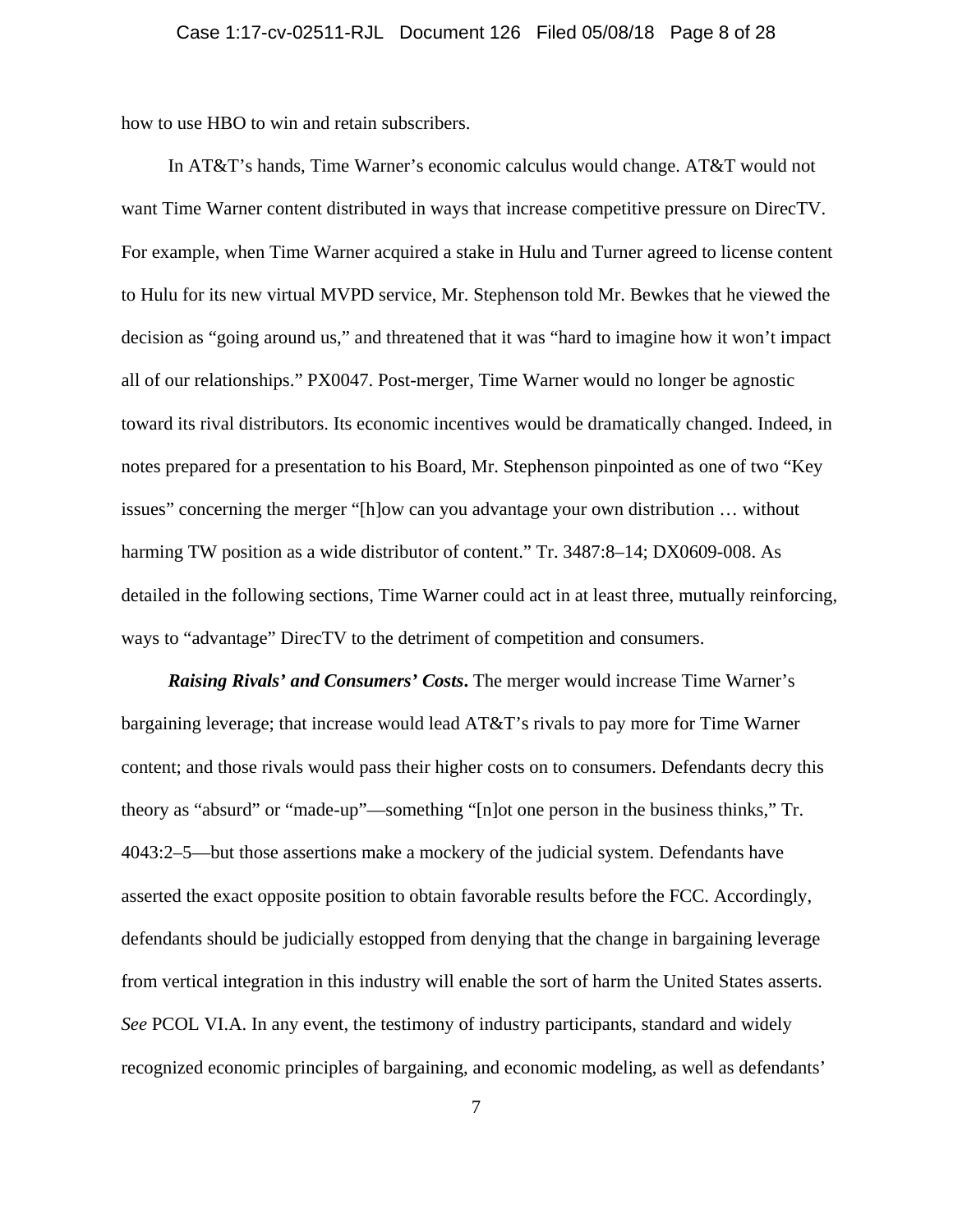#### Case 1:17-cv-02511-RJL Document 126 Filed 05/08/18 Page 9 of 28

own documents and testimony, all show that this merger threatens this harm.

Industry witnesses explained how the merger would increase Time Warner's leverage over distributors. Ms. Fenwick, Cox's negotiator, explained that, with the merger, "the leverage changes" because "AT&T has a different incentive now than they had before," and Cox knows that "if we don't agree to [AT&T's terms], we're in a position where we are going to lose customers … and that they're going to pick them up and grow their market share." Tr. 108:5– 18. Mr. Montemagno, Charter's chief negotiator, testified that Charter is concerned about price increases and the loss of access to "critically important content," Tr. 1350:4–18, because "[e]ither I pay excessive increases or I lose the product and they have a more competitive distribution profile," Tr. 1352:1–3. Dish's Mr. Schlichting testified that Turner is a "really important supplier" that is "teaming up with our biggest adversary," which would "throw[] the card table up in the air" because "all of the incentives change at that stage." Tr.  $261:12-262:6.^3$ 

Professor Shapiro's economic analysis framed this direct industry evidence. First, he explained that a party's bargaining leverage depends, in part, on its alternatives to a deal. Here, the fact that DirecTV would capture subscribers from a distributor that would not have Turner increases Turner's bargaining leverage. As Ms. Fenwick explained, Cox will "have to think about that if we do go dark, they have a benefit in picking up Cox customers," and would "know going into these negotiations [with Turner] that that additional leverage is there." Tr. 107:6–24. With this new power to use as a weapon, the combined AT&T-Time Warner's offer

<sup>&</sup>lt;sup>3</sup> At closing argument, Mr. Petrocelli derided the concerns of these industry participants because they compete with DirecTV in addition to purchasing content from Turner, *see* Tr. 4034:3–10, yet, importantly, defendants did not elicit testimony from these witnesses to suggest that they worried that the merger would make AT&T's product more competitive.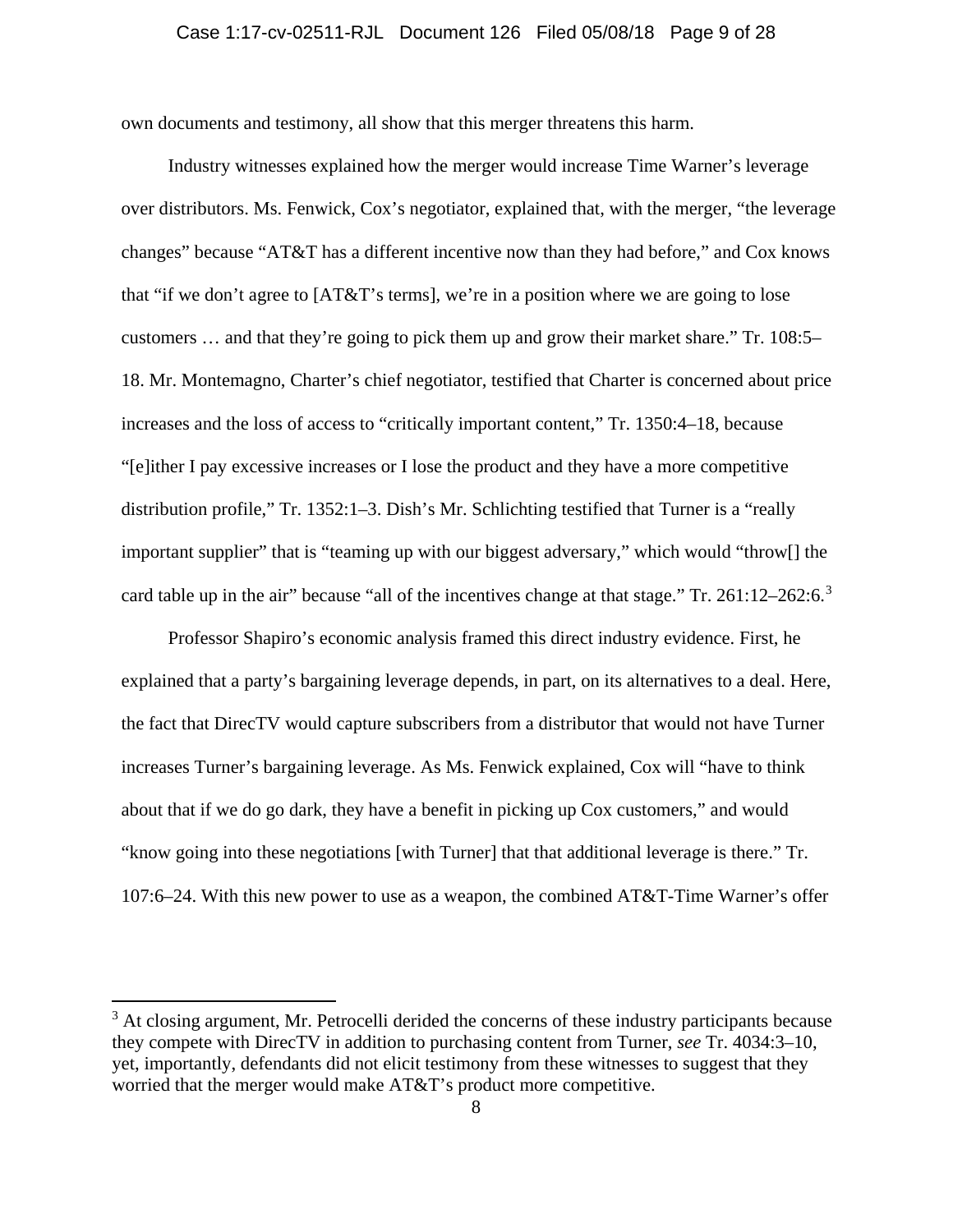to distributors would be like an "offer [they] can't refuse."<sup>4</sup>

Second, Professor Shapiro estimated the price increases using a bargaining model "very similar" to the one relied on by the FCC in its review of the Comcast/NBCU merger. Tr. 2390:12–16. The model "is as simple as possible, while still capturing the fundamental economic forces that are in play here to analyze the likely effects of this merger." Tr. 3800:5– 18. Using conservative inputs reflecting industry realities, Professor Shapiro estimated fee increases for Turner content to AT&T's rivals of over \$580 million a year, representing a double-digit percentage increase. *See* Tr. 2206:4–12, 2206:22–2207:10–16. After crediting defendants with elimination of double marginalization, he estimated a range of net annual cost increases of \$235 million on the low end and \$561 million on the high end. Tr. 2253:4–12, 3919:6–14, 3920:5–16. Even using an average of 2017 data to calculate margins, Professor Shapiro estimated that the range of likely annual net MVPD cost increases would be between \$98 million on the low end and \$348 million on the high end. Tr. 3850:6–22, 3920:17–3921:7.

The testimony of industry witnesses and AT&T executives indicates that of this cost increase would be passed on to subscribers as higher prices. *See, e.g.*, Tr. 708:2–14; PX0523-H. Professor Shapiro corroborated this testimony, estimating at least \$285 million in annual harm to MVPD subscribers. Tr. 2255:7–22. Indeed, Professor Shapiro's *conservative* estimate of consumer harm is likely to grow as AT&T sells more profitable multiproduct bundles, and pursues its strategy of wireless video over its 5G network, Tr. 2247:19–25, 3381:24–3383:14, and as the importance of Turner content increases, Tr. 2256:21–2257:15.<sup>5</sup>

*Reining in a "Proven Acquisition Driver."* HBO is an important competitive tool in the

<sup>4</sup> THE GODFATHER (Paramount Pictures 1972).

<sup>5</sup> *See* PCOL at V.C; PFOF at IV.B.4.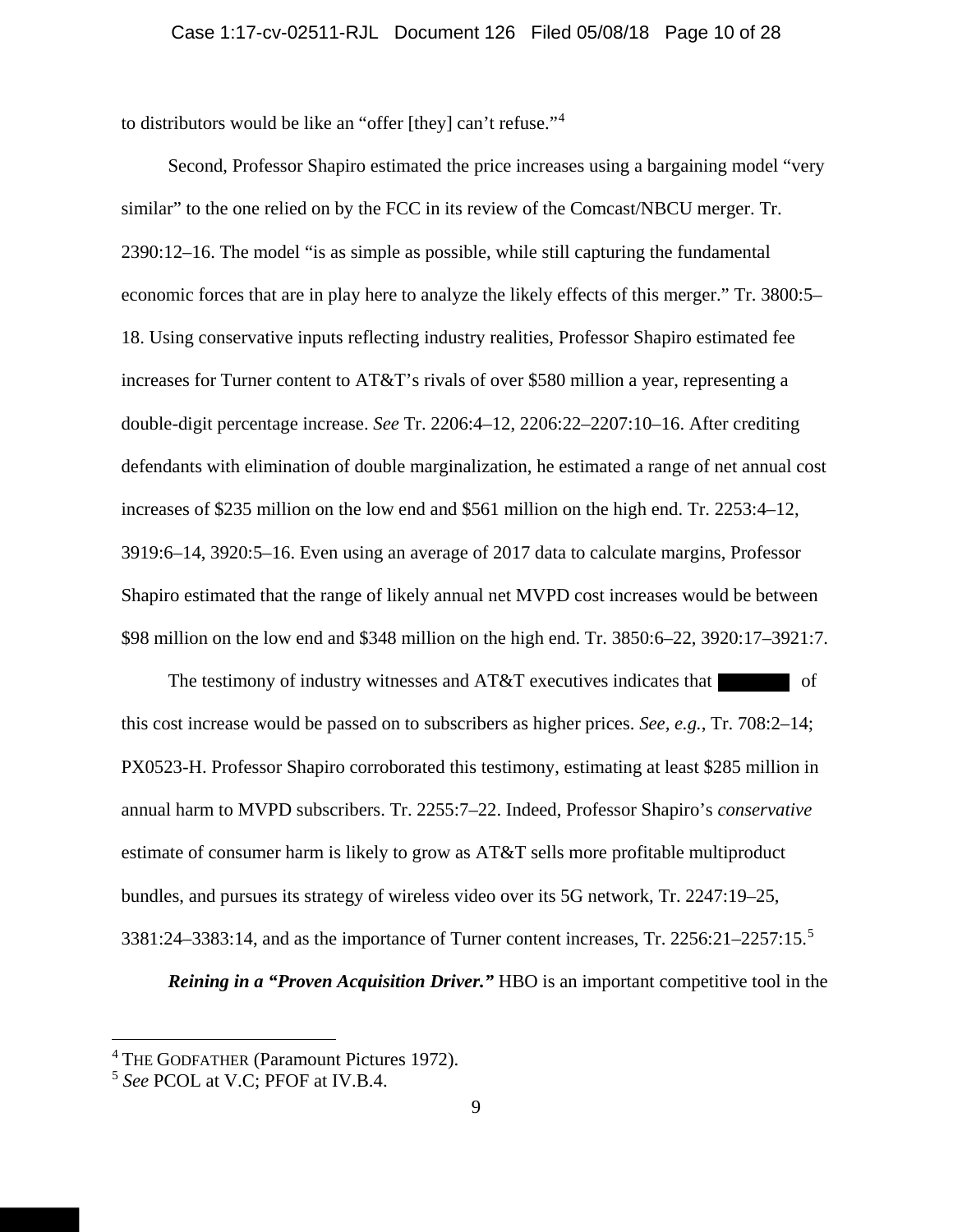#### Case 1:17-cv-02511-RJL Document 126 Filed 05/08/18 Page 11 of 28

pay-TV marketplace, and AT&T describes it as a "proven acquisition driver." Tr. 1521:20–23. Distributors use HBO to win or retain customers—*i.e.*, to compete. AT&T itself sees HBO as a means to and and PX0261-010-11.

Post-merger, AT&T would have the incentive and the ability to limit its rivals' use of this "proven acquisition driver." Distributors often need HBO's approval to offer free HBO to customers or to use HBO content, characters, trademarks, or logos in advertising. Tr. 1458:1– 25, 1497:25–1498:6. AT&T would have the power to withhold approvals post-merger, as well as add restrictions on the use of HBO in future contracts. Tr. 703:25–704:18. AT&T would have every reason to do so because the value of a lifetime customer of DirecTV is significantly greater than license fees that MVPDs currently pay for HBO. Tr. 705:8–9, 706:10–23. As HBO's President acknowledged, "I have to do what my boss asks me to." Tr. 1479:13–17. It would be in the combined AT&T-Time Warner's economic interest to do so.<sup>6</sup>

*From Friend to Foe.* To date, Time Warner has supported entry by virtual MVPDs. Its strategy has been to e.g., by

PX0008-005. Turner even has sought to position itself as an "anchor tenant" for virtual MVPDs. Tr. 1065:12–1066:1. Time Warner, accordingly, has licensed its content to an array of virtual MVPDs, including Sony Vue, Dish Sling, Hulu, and YouTube TV. Tr. 583:6–19.

Post-merger, control of Time Warner content would pass to a firm with very different competitive incentives, to the detriment of consumers. MVPDs like DirecTV have begun to lose customers to virtual MVPDs who offer more diverse packages, *see, e.g.*, Tr. 3450:15–22,

<sup>6</sup> *See* PCOL at V.D; PFOF at IV.B.3.a.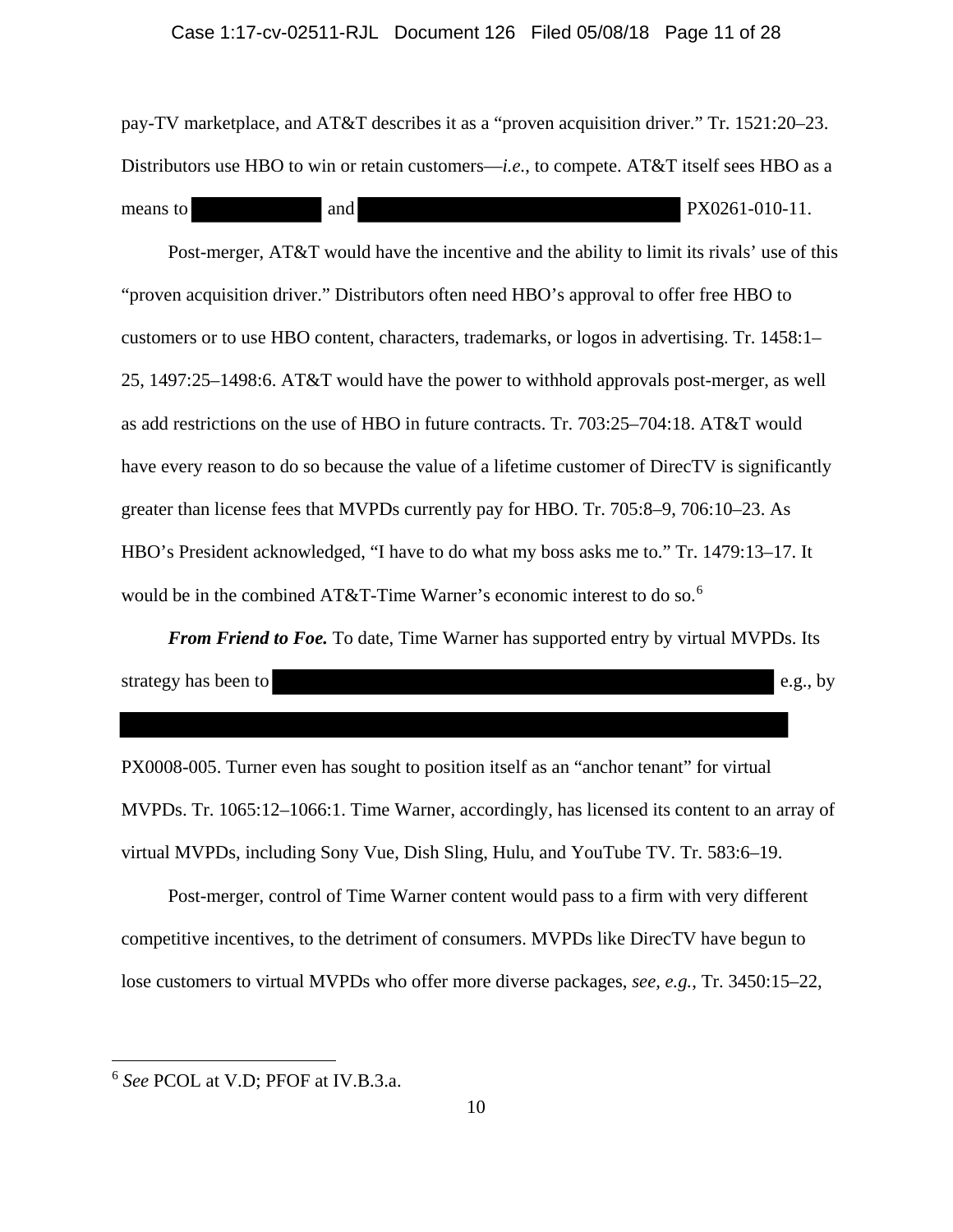## Case 1:17-cv-02511-RJL Document 126 Filed 05/08/18 Page 12 of 28

putting greater pressure on DirecTV margins, *see* Tr. 2262:24–2263:14. Some virtual MVPDs are offering consumer-friendly "skinny" bundles that are less expensive than DirecTV's base packages, *see* Tr. 583:25–584:13, a threat to the traditional DirecTV business model.

AT&T takes this threat to "the value of the bundle" seriously. Tr. 1615:6–25. When content providers began licensing to Sling, DirecTV's Chief Content Officer, Mr. York, branded them "short-sighted whores to whomever is willing to write them a new check for their content." PX0042; Tr. 1657:5–1658:7. Furthermore, he complained that programmers had "made their own bed" by "licensing their content to cheaper OTT options," triggering a "pricing war and race to the bottom." Tr. 1700:1–9; PX0048. When Time Warner offered a new feature for the online delivery of March Madness basketball games to the Apple TV device, Mr. Stankey wrote that this "sets me on fire" because it "deteriorates the value of the bundle." Tr. 1615:6–1616:3; PX0228. Mr. York had "the same visceral reaction," *id.*, and his team drafted an email to Mr. Bewkes complaining about the "poor judgment" Time Warner showed by "providing such rights to a company that to date has had a negative impact on your lucrative Pay-TV business," Tr. 1654:19–1655:4; PX0040. This was a threat to their "cash cow."

Post-merger, AT&T could and would do a lot more than complain. It would control Time Warner and decide whether and on what terms virtual MVPDs would have Time Warner's content. By restricting access (e.g., refusing to license to a skinny bundle or setting prices prohibitively high), AT&T could reduce the threat it faces from virtual MVPDs and prolong the life of the traditional business model.

These tactics are far from theoretical. Mr. Schlichting explained that the new firm could "break[] our model" by forcing Sling to add more Turner networks to its skinny bundles, raising Sling's costs. Tr. 265:17–266:8, 268:9–23. The new firm could do these things because virtual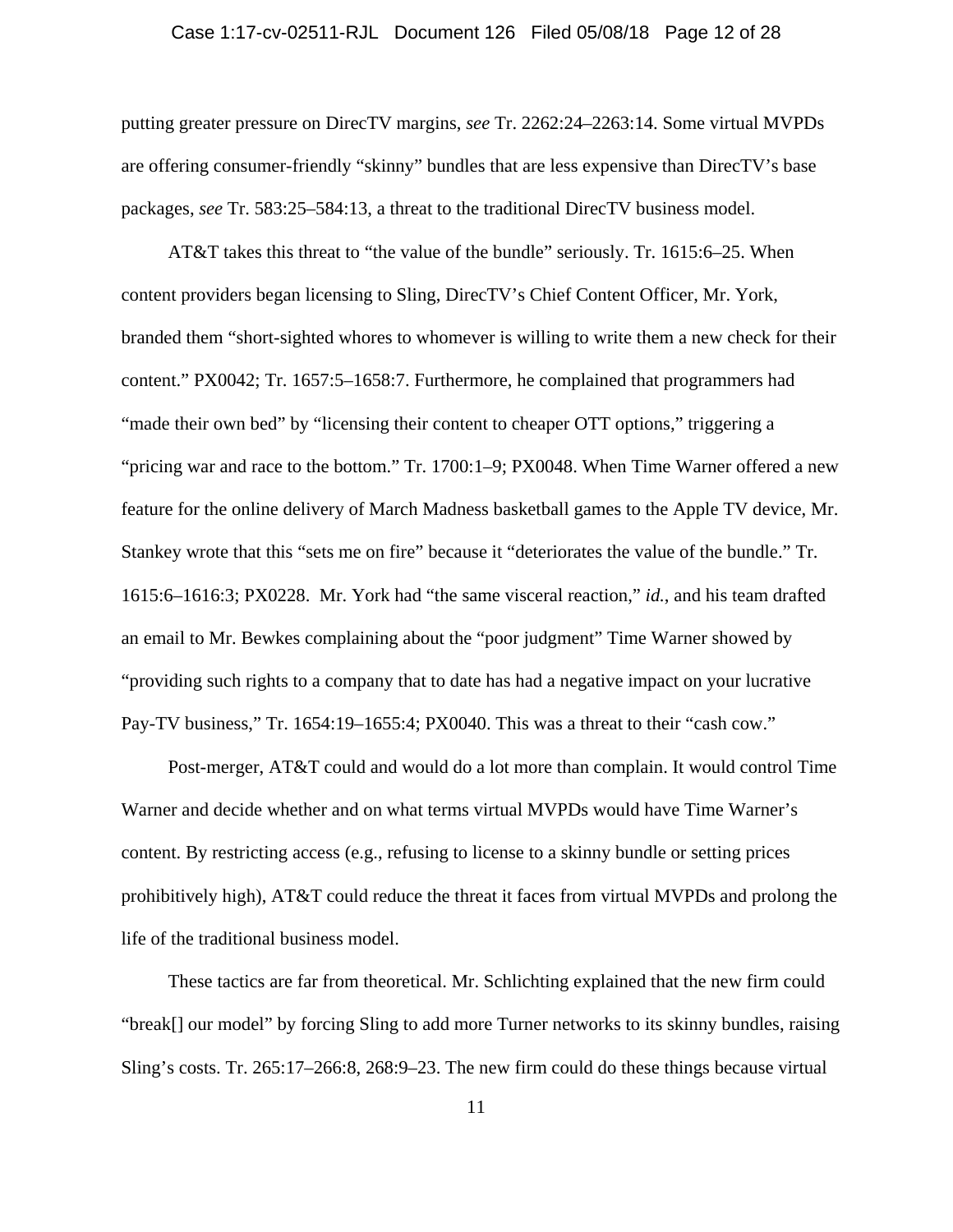## Case 1:17-cv-02511-RJL Document 126 Filed 05/08/18 Page 13 of 28

MVPDs need Time Warner. As Mr. Martin wrote, Sling "is shit without Turner." Tr. 575:22– 577:4; PX0004. In fact, AT&T's corporate strategy group recognized that purchasing a content player would give AT&T the ability to "[s]hape the ecosystem" enabling it to "reinforce [the] pay TV bundle." Tr. 1770:3–15; PX0184-005. "Reinforc[ing the] pay TV bundle" is another way of saying "restricting competition for the benefit of the Pay TV bundle."

Moreover, AT&T would not have to act alone. As the two largest MVPDs (together, nearly 50% of the traditional video distribution market, Tr. 860:9–11, 3035:24–3036:1, 3451:8– 10), Comcast and AT&T would share an incentive to stem the threat from virtual MVPDs. And, post-merger, as the only two vertically integrated MVPDs, they would share the ability. They don't need to actually come to an illegal agreement under the antitrust laws to have this anticompetitive effect. Comcast has already demonstrated a willingness to play hardball with NBCU content to benefit Comcast's own MVPD, e.g., "jamm[ing]" Sling's skinny bundle with more NBCU networks, Tr. 279:17-24, and increasing penetration requirements on RCN so that it could no longer offer its low-cost product and Comcast could enter more easily with its own bundle, Tr. 2920:6–2921:15. AT&T executives have taken note of Comcast's incentives, observing that, after the consent decree expires, "NBCU can choose not to license content online to some players or may discriminate on price," and "OVDs could be looking at different terms for NBCU content." PX0011; Tr. 1717:2–24.

Together, the firms, both of whom are traditional MVPDs, would have a greater ability to limit competition from new consumer-friendly virtual MVPDs by increasing content prices, imposing more onerous contract terms, withholding content entirely, or other tactics. For example, each of the two companies could decide not to grant a license to a new virtual MVPD and "mutually forbear, without any communication between them." Tr. 2264:14–2265:13. The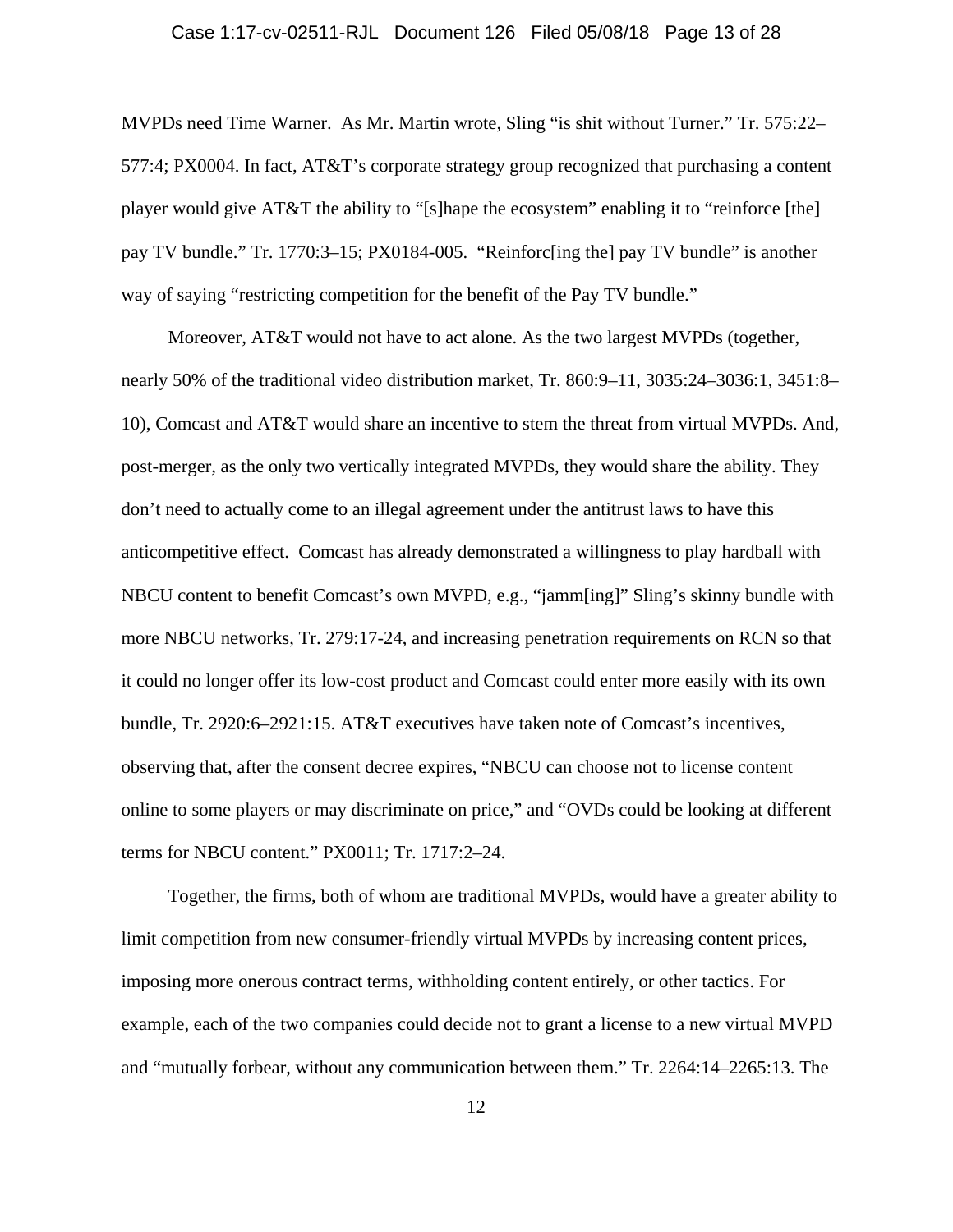#### Case 1:17-cv-02511-RJL Document 126 Filed 05/08/18 Page 14 of 28

loss of content from two important programmers would neuter a new virtual MVPD. In the words of one Turner executive, losing both Turner and NBCU content would be a "recipe for [] failure." PX0036; Tr. 1851:16-1852:2.<sup>7</sup>

\* \* \* \* \*

Defendants call this case a "preposterous" "house of cards" that is "absurd" and "defies logic," yet notwithstanding their certitude, they simultaneously suggest the Court invent a bevy of new legal barriers to the United States' case, while asking it to flip the burden of proof on their efficiencies defense and remedy proposal. The law and the facts support neither their confidence nor their creativity.

*Rewrite of Merger Law***.** Defendants would have the Court rewrite merger law. They do not just engraft on Section 7's text new elements like a safe harbor for "minor" price increases and a second market-definition element. They also reconceive the entire Section 7 enterprise, contending that the United States must show that harm is "likely" and quantify it precisely.

Neither Section 7's text, nor decades of precedents, demand such clairvoyance. "A predictive judgment, necessarily probabilistic and judgmental rather than demonstrable, is called for," *FTC v. H.J. Heinz Co.*, 246 F.3d 708, 719 (D.C. Cir. 2001) (quotation omitted), and

 $7A$  number of factors set the stage for coordination of this sort. First, the markets are concentrated and barriers to entry are high. Tr. 988:14–22. Second, coordination would require only Turner and NBCU and thus be "relatively easy to achieve in comparison with other situations where you need many suppliers." Tr. 2260:24–2261:20. Third, AT&T or Comcast would quickly detect cheating by the other, e.g., observing what content a virtual MVPD offers to subscribers, the regular communications between the companies' executives, *see, e.g.*, Tr. 1510:15–23, 1860:14–24, 1863:6–19; PX0048, or MFNs, PX0029. Fourth, AT&T's Mr. York, who will remain AT&T's head of negotiations, in the past communicated with his counterparts at competitors about business issues—in one instance, calling his competitor ("got it from the horse's mouth") for information about its new competitive offering. Tr. 1673:19–1674:2; PX0048; 2078:15–23, 2080:23–2081:16; PX0462.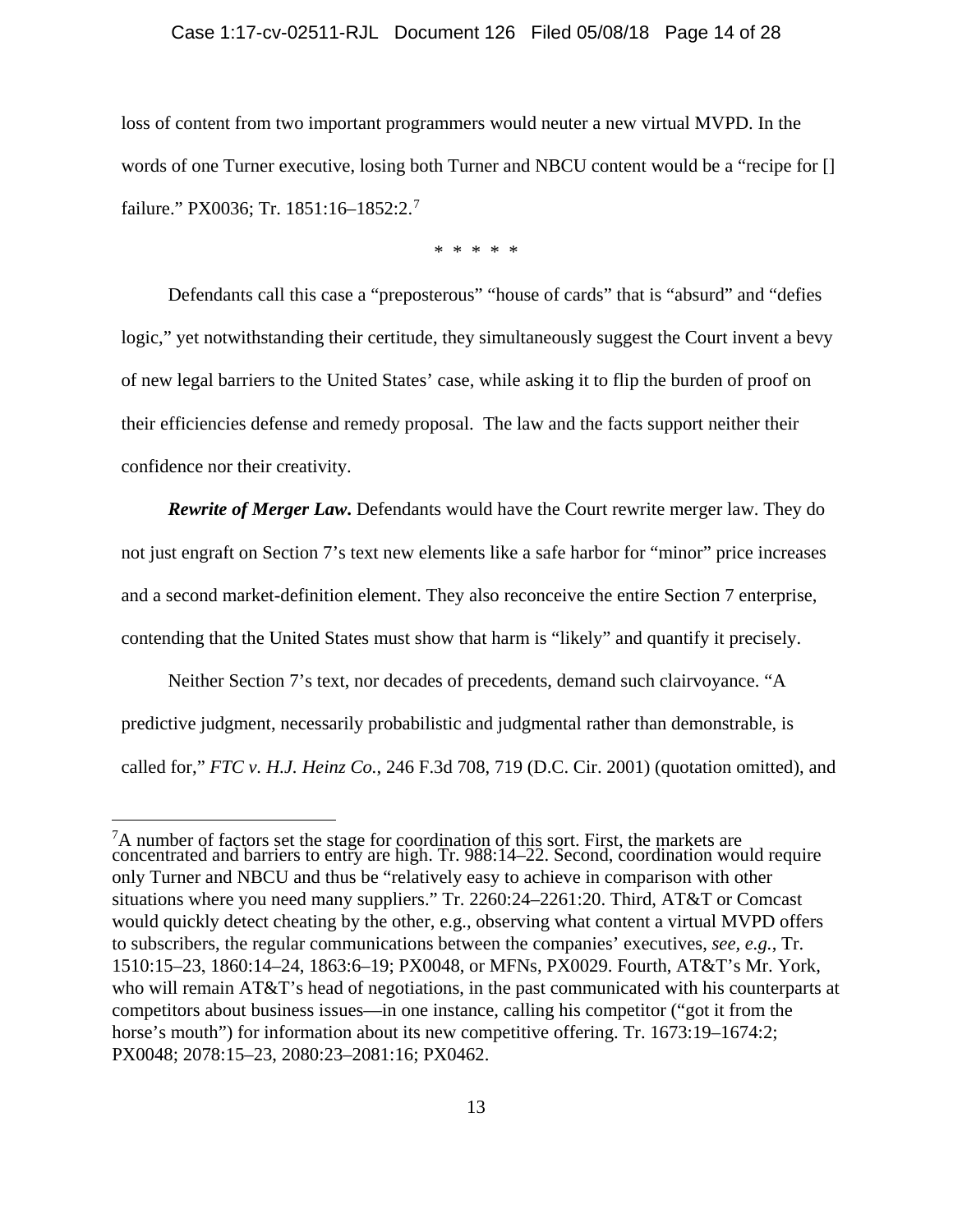## Case 1:17-cv-02511-RJL Document 126 Filed 05/08/18 Page 15 of 28

there are "no definite quantitative or qualitative tests," *Brown Shoe*, 370 U.S. at 321. A court's task is not to calculate the precise quantum of harm but instead to assess whether the merger would give rise to a "reasonable probability" or an "appreciable danger" of harm. Section 7, enacted in 1914, and amended to apply specifically to vertical mergers in 1950, cannot plausibly demand such precision. <sup>8</sup>

*Potshots at Professor Shapiro's Model.* Professor Carlton did not present an economic model of his own, or dispute the basic logic that vertical mergers can be anticompetitive as a result of raising rivals' costs. Tr. 2521:9–19. Instead, he simply took potshots at inputs to Professor Shapiro's model, used cherry-picked data provided by AT&T, and failed to address the many undisputed ways those inputs conservatively estimated actual incentives.

To calculate the Subscriber Loss Rate (the loss of subscribers from a Turner blackout), Professor Shapiro used an empirical analysis of two long-term blackouts involving Viacom, as well as analyses used by Charter and Comcast in negotiations with distributors. Tr. 2235:1– 2238:22. He also looked to a survey by Professor Hauser to corroborate this real-world evidence. Tr. 2237:23–2238:8. Although Professor Carlton argued for a lower rate, asserting that Professor Shapiro's analysis of Suddenlink's blackout of Viacom did not account for a change in industry trends, Tr. 2483:11–2484:22, Professor Shapiro examined the data and determined that no such change occurred. Tr. 3804:12–18, 3916:22–3917:7. Professor Carlton also relies on two short-term blackouts, but concedes that a long-term blackout is "the one you want to rely on." Tr. 2478:15–2479:14, 2490:22–2491:13, 2524:19–2425–6.

Professor Carlton's criticism of the model's diversion ratios (how many lost subscribers

<sup>8</sup> *See* PCOL at II, III, V.C-E, VI.D-F.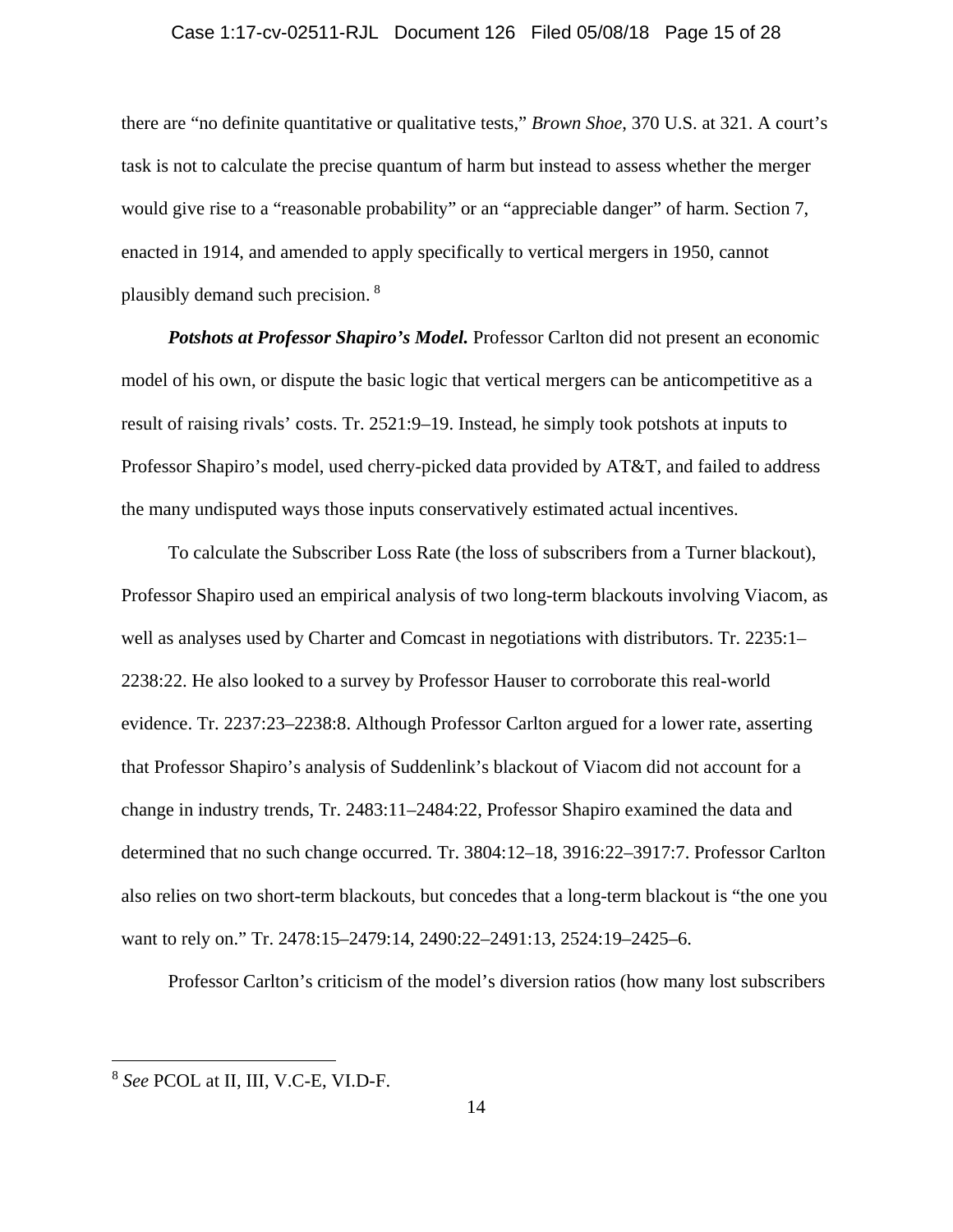### Case 1:17-cv-02511-RJL Document 126 Filed 05/08/18 Page 16 of 28

would switch to DirecTV) is untenable. He contends that Professor Shapiro has undercounted the "outside good" (the number of people who would drop pay-TV altogether in response to a blackout). But Professor Carlton's calculation conflates the number of people without pay-TV with those who would drop it *in response to a Turner blackout*. Tr. 2505:5–2506:7. His mistake generates the illogical result that one in five subscribers who would cancel their subscription with a distributor specifically because it lost Turner networks would drop pay-TV entirely instead of switching to a provider that did carry Turner networks. Tr. 3807:10–3808:21.

Although Professor Carlton claims that the profit margin in the model is too high, to reach that conclusion he cherry-picked the lowest monthly number from a set of three months, ignored higher figures from earlier and later months, and disregarded the fact that a three-month average produces a figure 28% higher than his preferred outlier. Tr. 3810:24–3812:23. He also ignores all of the ways that Professor Shapiro's margin calculation *conservatively* understates the true value of subscribers AT&T would gain or retain. Tr. 3812:24–3821:23.

Finally, defendants' critique of Professor Shapiro's model misses the bigger picture: the model is but one part of Professor Shapiro's opinion, and his opinion is one part of the United States' evidence. The model confirms, and builds on, the testimony of industry participants and economic logic, all of which points to higher costs for AT&T's rivals and consumers.<sup>9</sup>

*Retrospectives.* Far from "ignoring" prior mergers, as defendants charge, Tr. 4046:14–23, Professor Shapiro explained why Professor Carlton's conclusions about prior mergers were fundamentally flawed. Professor Shapiro looked at those mergers and concluded that the data was flawed, the market conditions were dissimilar, and consent decrees obscured the

<sup>9</sup> *See* PCOL at V.A-C; PFOF at IV.A-B.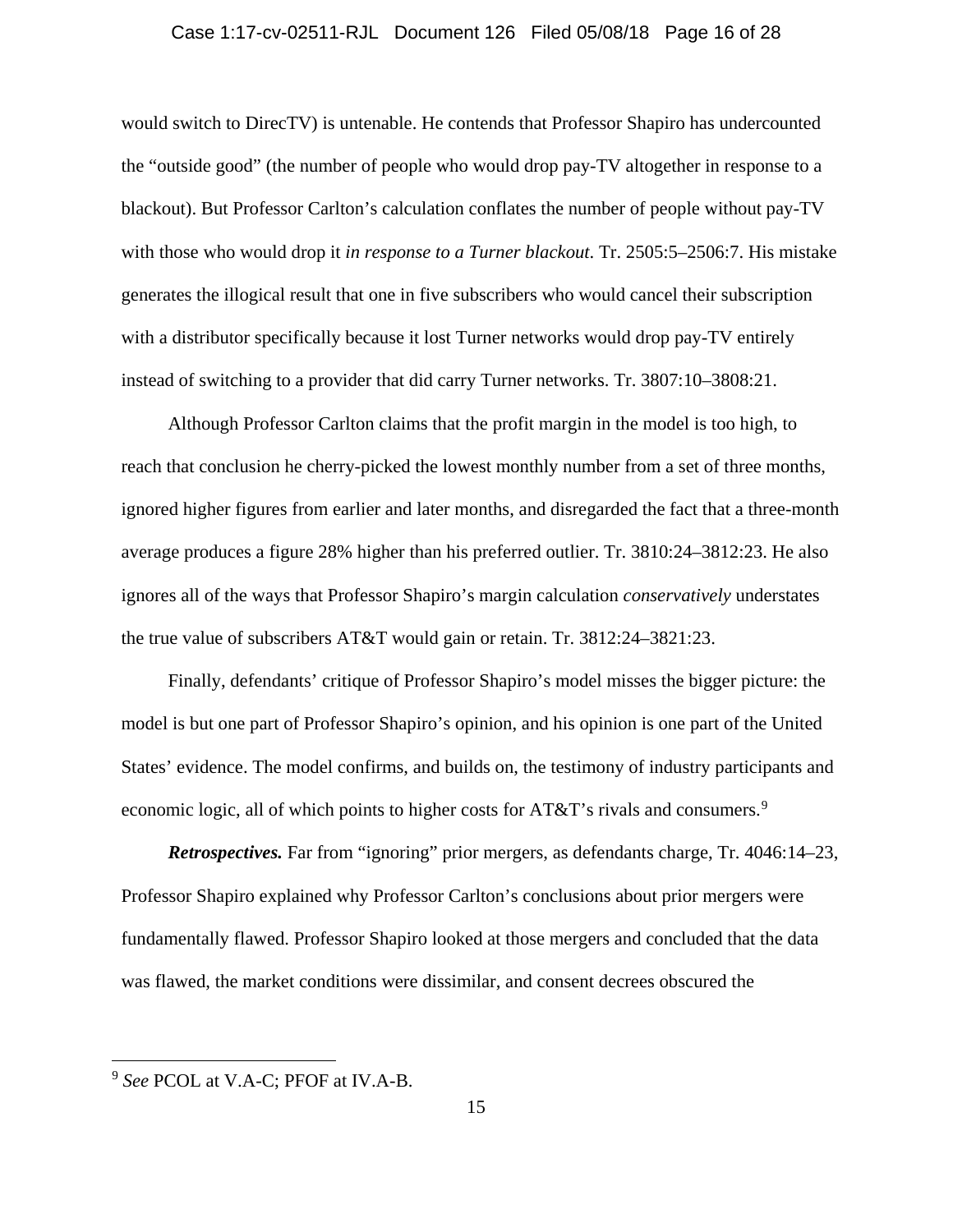### Case 1:17-cv-02511-RJL Document 126 Filed 05/08/18 Page 17 of 28

competitive effects of the merger. Tr. 3829:4–3835:6. Moreover, the FCC reached the exact opposite conclusion as Professor Carlton, finding as part of its analysis of the Comcast/NBCU transaction that "evidence from past vertical transactions supports our conclusion that vertically integrating a video distributor and a national cable programmer leads to higher programming prices to rival MVPDs." Comcast/NBCU FCC Order, Appx. B at ¶ 52.

*A Free Pass for "Minor" Price Increases***.** Defendants' dismissal of Professor Shapiro's predicted price increase as "minor"—based on disaggregating the harm to the level of the individual consumer—disregards law and fact. Section 7 focuses on a merger's potential impact on "competition" (not on the individual consumer), and an annual harm of hundreds of millions of dollars plainly evidences a "substantial" distortion of the competitive process. *See Brown Shoe*, 370 U.S. at 324. The law does not require quantification of harm or recognize a safe harbor as the defendants seem to suggest. While Mr. Stephenson may dismiss AT&T's past price increases as "inconsequential," Tr. 3506:22–23, Turner itself "fights for every last penny," Tr. 991:7–8, and the antitrust laws protect every last penny that competition saves consumers.

**Blackouts.** Ignoring evidence from the industry—including testimony from defendants' own negotiators—defendants maintain that, even after the merger, a blackout would be "absurd" and the possibility of a blackout would not influence negotiations. Tr. 4043:3.<sup>10</sup> Mr. Breland, Turner's former top negotiator, testified that blackouts are "a common occurrence" in the industry, Tr. 1025:11–1027:7, and the Court heard evidence about multiple blackouts, including blackouts by Turner, *see, e.g.*, Tr. 1042:20–1043:20. Thus in Turner's last negotiation with DISH, they prepared a "Plan A" of reaching a deal, and a "Plan B" to "go nuclear and

 $10$  If the Court decides defendants are judicially estopped from denying the bargaining model, then it need not reach their disingenuous argument on this point.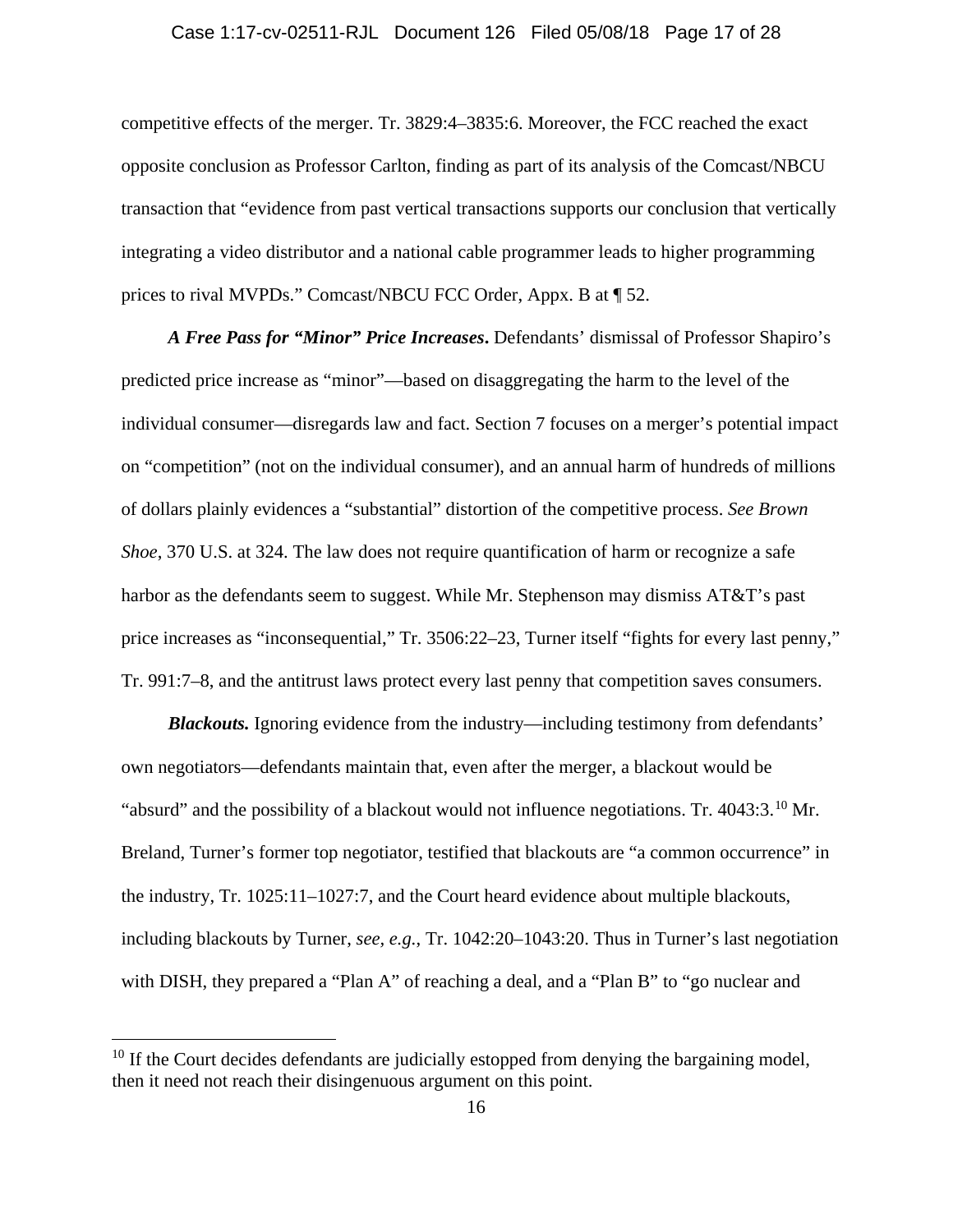excl[usive] with DIRECTV." PX0004.

Moreover, defendants conveniently ignore the point that it is the *threat* of a blackout (the alternative to a deal—the Plan B) that influences leverage. Witnesses from MVPDs and virtual MVPDs underscored this reality with testimony about steps they take to prepare for blackouts, e.g., preparing marketing messages and analyzing likely consequences. *See, e.g.*, Tr. 2111:8– 2112:4, 246:10–20. Mr. Warren wrote that the threat of a blackout gives Turner "massive power" in negotiations, even before the merger. Tr. 1157:9–25, 1170:14–20.11

*"Speculative, Unproven and Untested" Efficiencies.* Defendants' efficiencies (or, in their words, "synergies") rests "solely on speculative, self-serving assertions," *FTC v. Univ. Health, Inc.*, 938 F.2d 1206, 1223 (11th Cir. 1991). Thus, they have not borne their legal burden to demonstrate their purported efficiencies are verifiable, merger-specific, and beneficial to consumers in the affected markets, *FTC v. Sysco Corp.*, 113 F. Supp. 3d 1, 82 (D.D.C. 2015).

Defendants' evidence of claimed efficiencies was limited to the conclusory testimony of Mr. Stankey and a preliminary draft of the company's estimates (Version 41). DX0658. The Court admitted Version 41, but only for the limited purpose of showing defendants' state of mind. Tr. 3231:9–3232:23. Defendants offered nothing to substantiate Version 41 or to establish that any savings that AT&T actually realizes would be passed through to MVPD consumers. In fact, Mr. Stankey testified that he did not know the basis for many of the projections in the document, *see, e.g.*, Tr. 3298:12–23, 3329:2–23, and suggested that the court should trust AT&T's projections because it has done a number of mergers over the years. But defendants provided more than sparse documentation only for a single deal—AT&T's

<sup>11</sup> *See* PFOF at IV.B.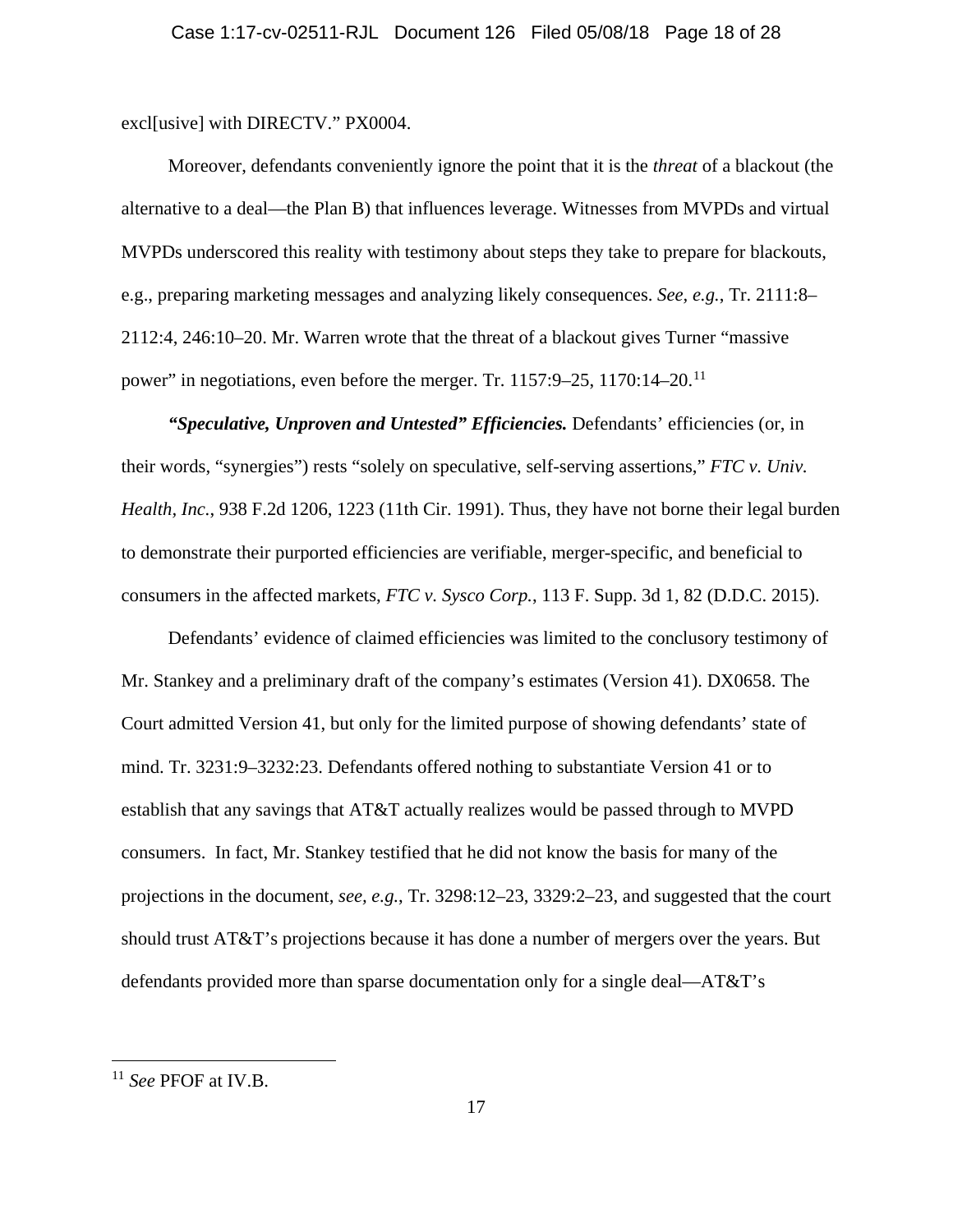acquisition of DirecTV—and that evidence reveals a very large miss on predicted revenue synergies. Tr. 3565:13–3566:7, 3682:10–14.<sup>12</sup>

The United States, in contrast, presented testimony from two experts on efficiencies. On verifiability, Mr. Quintero and Professor Athey found no support for the critical assumptions in Version 41. *See, e.g.*, Tr. 3547:10–3549:7, 3737:4–3738:3. On merger-specificity, defendants claim many synergies without showing why they cannot be achieved without the merger. *See, e.g.*, Tr. 3544:13–3545:11; Tr. 3720:4–3722:21; Tr. 3737:9–17. On consumer benefit, Mr. Quintero found no evidence that the claimed cost synergies involve variable costs, the type likely to be passed on to consumers. Tr. 3569:17–3570:4.

Defendants try to excuse their failure of proof by re-assigning the burden, suggesting that *the United States* has the duty to quantify defendants' claimed efficiencies. This argument at best disregards, and at worst misrepresents, basic Section 7 law that "[d]efendants bear the burden of demonstrating that their claimed efficiencies" meet the criteria of the efficiencies defense. *Sysco*, 113 F. Supp. 3d at 82. Defendants' suggestion that the Court trust the assertions of AT&T managers, if taken seriously, "might well swallow the whole of Section 7," because "management would be able to present large efficiencies based on its own judgment and the

 $12$ Defendants' own executives do not even believe their efficiencies defense. For example, Mr. Stankey characterizes "content intelligence" synergies as having no more than "specious buy-in" from Time Warner executives, and says they "will require significant behavioral and incentive work." Tr. 3333:15–25; PX0072. He learned during the integration process that Time Warner employees consider it "speculative, unproven and untested." Tr. 3330:17–3331:6. He even characterized one of the assumptions underlying a synergy calculation as a "SWAG" (politely, "a guess" unsupported by "any empirical data"). Tr. 3325:16–3326:22. Similarly, projections based on the creation of a programmatic advertising platform assume that the platform will attract other MVPDs, but Mr. Stephenson called that just an "aspiration." Tr. 3467:14–3468:9. Defendants also promise to combine AT&T data with Turner advertising inventory. But Turner already has plans that would realize 80% to 90% of the claimed synergies, Tr. 593:13–594:10; PX0067-006, rendering them non-merger-specific, even if they were verifiable.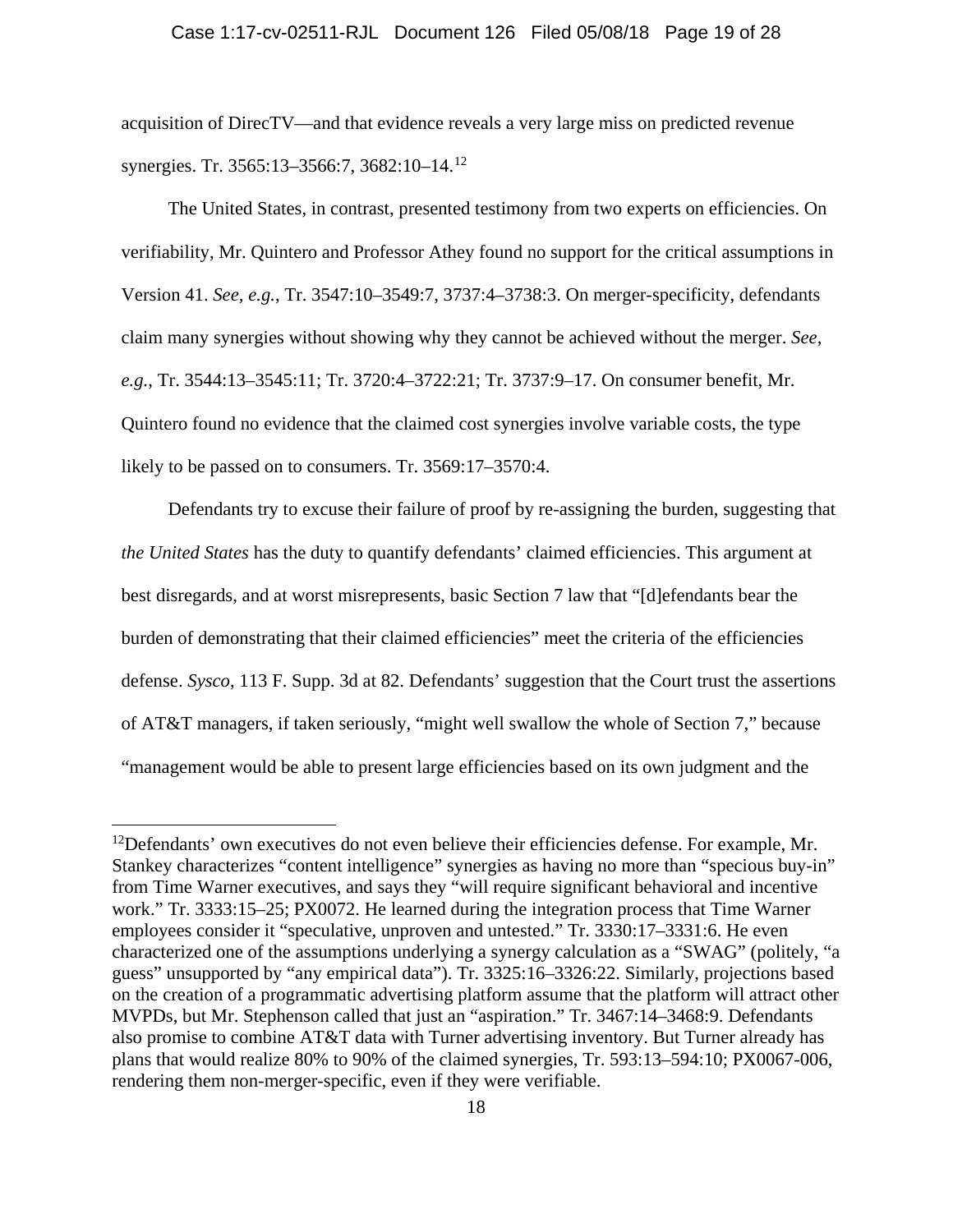Court would be hard pressed to find otherwise." *H&R Block*, 833 F. Supp. 2d at 91.<sup>13</sup>

*A Pledge of Good Behavior.* Mr. Stephenson offered the self-serving pledge that Time Warner would be run independently so its content would not be used to benefit DirecTV. But the law holds that the arms of a corporation "pursue[] the common interests of the whole." *Copperweld Corp. v. Indep. Tube Corp.*, 467 U.S. 752, 769–70 (1984). Any other rule would undercut merger enforcement—after litigation management could easily reverse such promises, *id.* at 771–72 ("the parent may assert full control at any moment if the subsidiary fails to act in the parent's best interests"), as Mr. Stankey imprudently conceded, Tr. 3271:19-3272:8.

Moreover, the facts in this case are consistent with the law's assumption that the arms of a corporation act as "a single actor." *Copperweld*, 467 U.S. at 770. While claiming that Time Warner would be independent, Tr. 3502:5–3503:3, Mr. Stephenson acknowledged that all of AT&T's business units will report to him, and he will be in charge of strategic planning for all of them, Tr. 3471:11–3472:8. As CEO, he will have the obligation to maximize shareholder value, and that his senior management's pay will depend on overall shareholder value. Tr. 3472:9–21. He effectively conceded that his company would not realize certain efficiencies if its units operate independently. Tr. 3502:3–3503:3.<sup>14</sup> Notably, both Professors Shapiro and Carlton agree that a firm with multiple divisions will act to maximize profits across them. Tr. 2224:18–2225:1; Tr. 2525:19-25. In short, it would defy the facts, the law, and economic logic

<sup>13</sup> *See* PCOL at VI.E; PFOF at VI.A.

<sup>&</sup>lt;sup>14</sup> NBCU's Mr. Bond claimed that he does not consider Comcast's interest in negotiating affiliate agreements. He could hardly testify otherwise given that, for the past seven years, his company has been operating under conditions imposed by the FCC's Order and the Court's antitrust consent decree. Further, Mr. Bond and Comcast Cable's Rigdon testified that Comcast's CEO has final approval authority for Comcast Cable's agreements with other programmers *and* NBCU's agreements with other distributors, Tr. 866:14–22, Tr. 1986:18–1987:25, much as Mr. Stephenson would for DirecTV and Turner.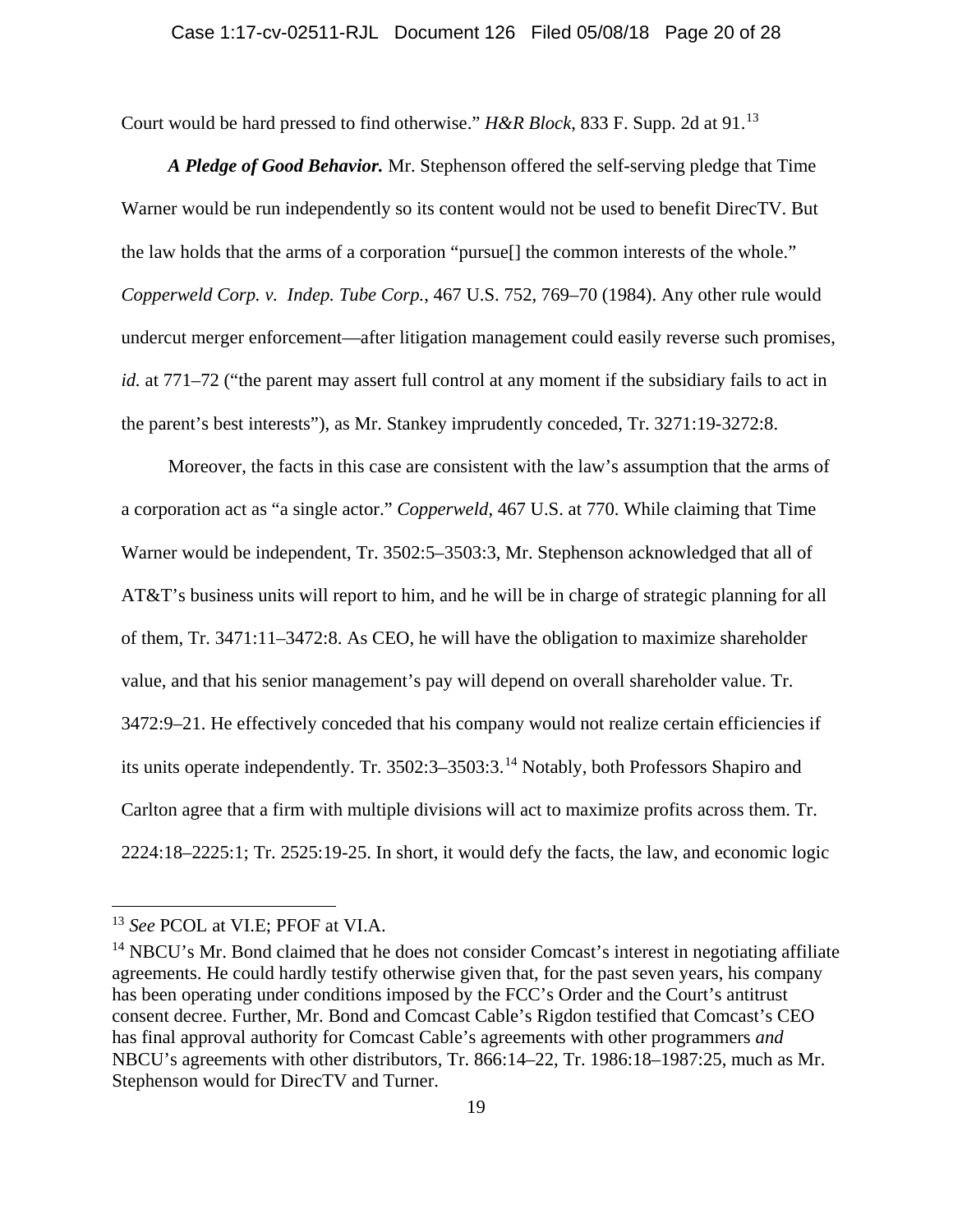### Case 1:17-cv-02511-RJL Document 126 Filed 05/08/18 Page 21 of 28

to conclude that Time Warner would not act in AT&T's overall financial interest.<sup>15</sup>

*An Appeal to Regulation.* The FCC's program-access rules will not prevent the merger's likely anticompetitive effects. Over the past 15 years, the FCC has repeatedly found that its program-access rules do not prevent post-merger price increases and as a result adopted further merger remedies. *See, e.g.*, Comcast/NBCU Order ¶ 49. Professor Shapiro relied on the FCC's conclusion that those rules do not prevent this kind of harm. Tr. 2328:24–2329:6, 2390:12–16.

The burden is on defendants to present evidence showing that regulation would forestall competitive harm, *United States v. Aetna, Inc.*, 240 F. Supp. 3d 1, 47–48 (D.D.C. 2017), but they have offered nothing to establish that any offset for Professor Shapiro's harm calculations is required, nor any calculation of such an offset. Defendants' lone witness on this issue, Professor Katz, has no expertise on these rules, Tr. 2751, failed to perform a de novo analysis of the merger, Tr. 2648:17–25, and merely argued with the FCC's interpretation of its own rules. His unsupported claim that the FCC would take action against the price increases Professor Shapiro predicts ignores both that the rules *do not* require that every video distributor pay the same price, s*ee* 47 C.F.R. § 76.1002(b)(1) note 2, and that when using a model in Comcast-NBCU "very similar to" the one Professor Shapiro is using here, the FCC *itself* determined the rules would not prevent the price increases predicted by the model.

*The FAANG Strawman.* Facebook, Amazon, Apple, Netflix, and Google are successful innovative companies, no doubt. But, for all their discussion of these companies, defendants have not explained how their successes with disparate offerings in different markets are relevant to the Court's analysis of the potential for harm in the markets at issue here. Professor

<sup>15</sup> *See* PCOL at VI.D; PFOF at IV.B.3.a.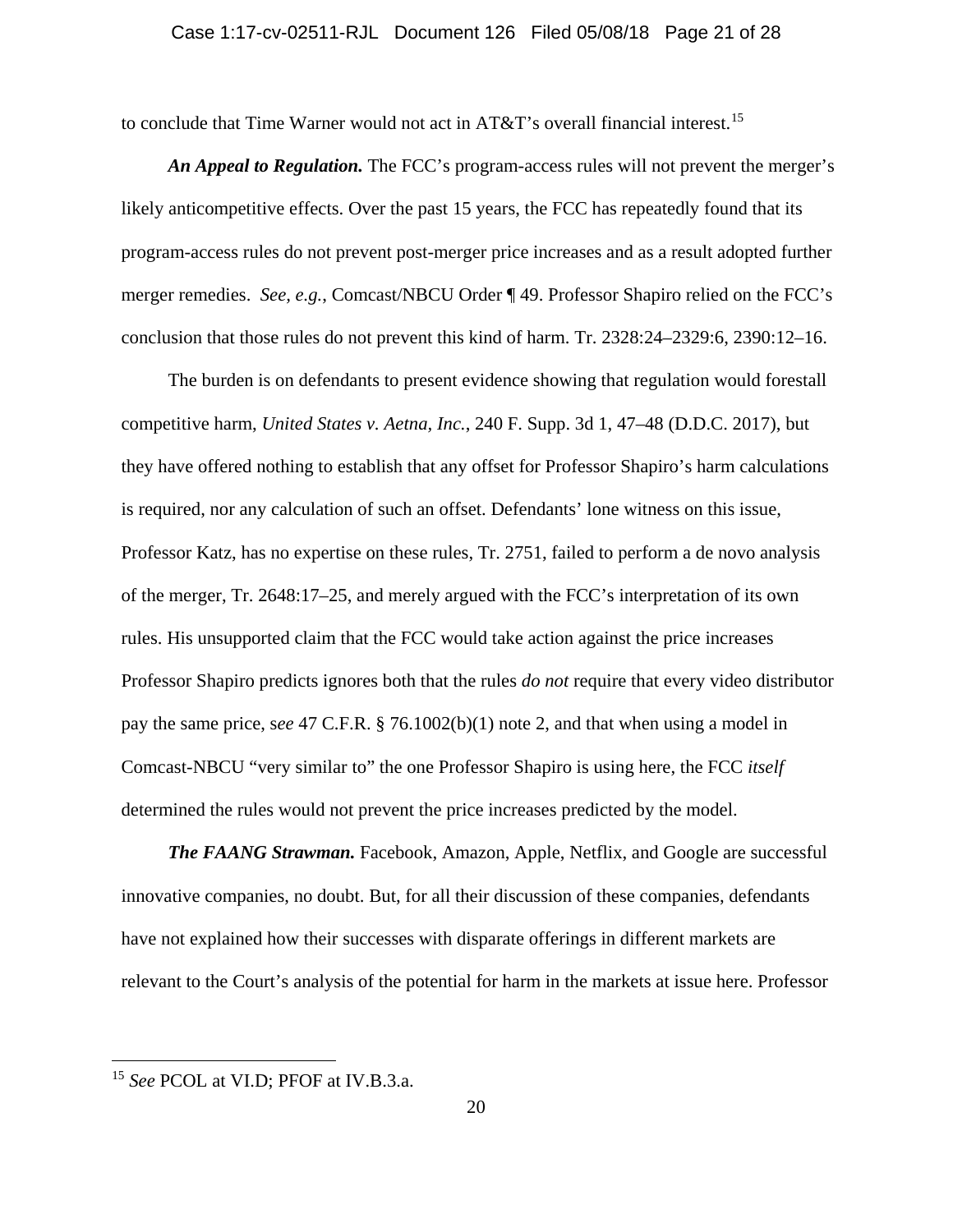### Case 1:17-cv-02511-RJL Document 126 Filed 05/08/18 Page 22 of 28

Shapiro, using the well-established Hypothetical Monopolist Test, has demonstrated that the relevant product markets are Multichannel Video Distribution (which includes MVPDs and Virtual MVPDs) and All Video Distribution (which includes SVODs, as well as MVPDs and Virtual MVPDs). Only Google competes in Multichannel Video Distribution markets, and it has a small subscription base, Tr. 3455:7–11, and is dependent on Turner content like other distributors, Tr. 1172:9–1173:13. Amazon and Netflix have SVODs, but the evidence does not show that their presence would prevent harm in All Video Distribution markets. In fact, AT&T sees Facebook as a partner for the new firm, not a just a rival, with Mr. Stephenson already considering ways to work together. Tr. 3464:16–3465:22; PX0558.16 Numerous industry participants testified that to the extent the FAANG firms provide video services, they are complements. Tr. 241:2-3; 860:24-861:3; 861:10-13; 83:16-18.

Moreover, defendants seem to be asking the Court to find a new defense to an illegal merger: "we are getting killed by new competition in different markets." To date, only one substantive exception to an anticompetitive merger has been accepted in the law, a "failing firm" defense. *See Citizen Publ'g Co. v. United States*, 394 U.S. 131, 138 (1969) (confining the failing-firm defense to "its present narrow scope."). The United States urges the Court to reject Defendants' efforts to invent a new defense that turns the antitrust laws on their head.

*A Self-Policed Promise.* Turner's unilateral arbitration offers have no place in the Court's liability determination. If defendants could avoid liability with a unilateral "promise" to behave, the United States' public-interest mandate would be supplanted by post-litigation assurances of private parties. *See generally* Mot. In Limine (Dkt. 85). The fact that Turner made

<sup>16</sup> *See* PFOF at IV.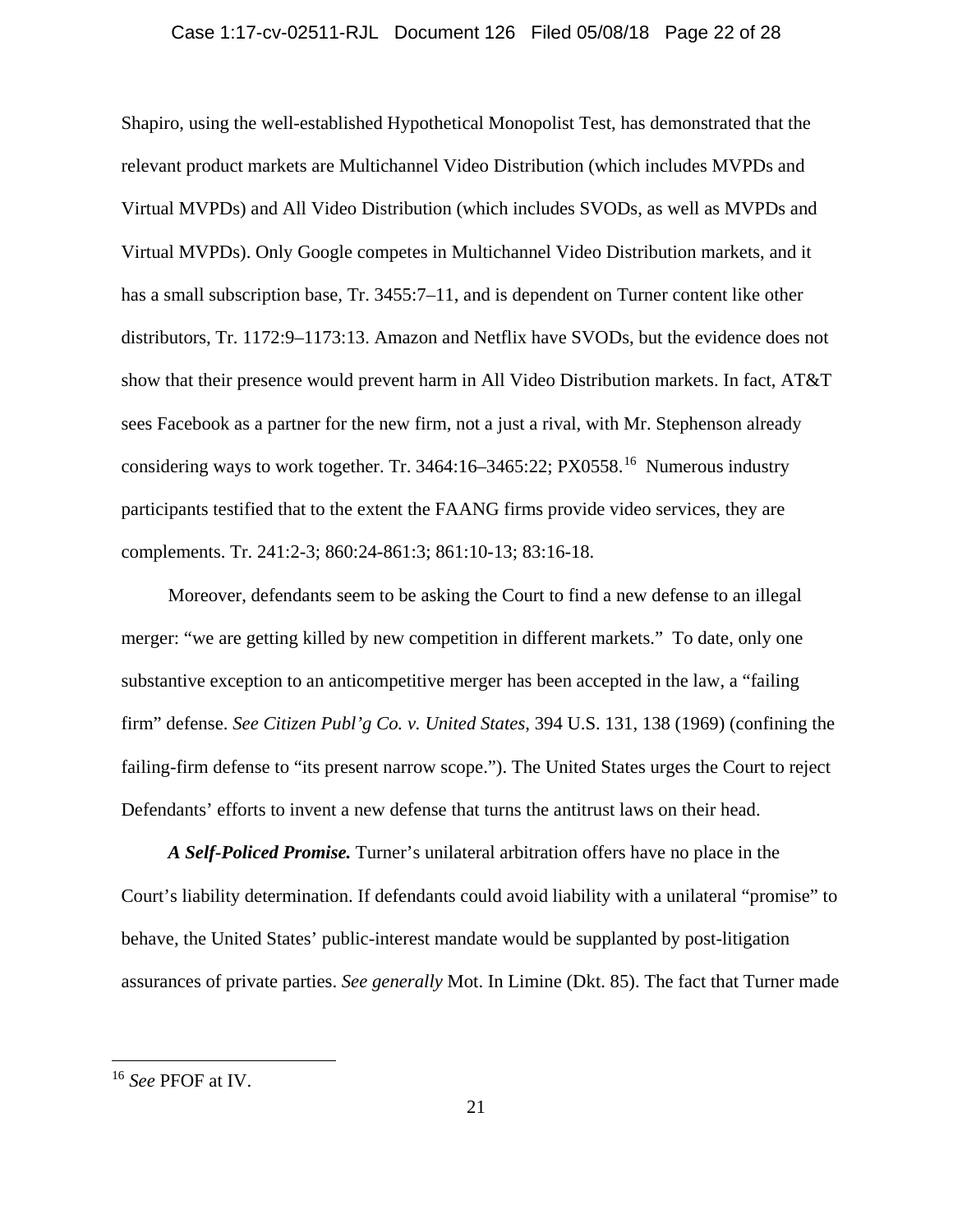its offers in response to this lawsuit, Tr. 1182:8–18, alone gives the Court reason to reject them, *see Chicago Bridge & Iron Co. N.V. v. FTC*, 534 F.3d 410, 435 (5th Cir. 2008) (probative value of evidence that "*could arguably* be subject to manipulation" by a defendant is "limited"). Relatedly, no relief can be premised on the unilateral promises of Turner, *H & R Block, Inc.*, 833 F. Supp. 2d at 82 (holding inadequate that "defendants ha[d] pledged to maintain TaxACT's current prices for three years"), which are not enforceable by this Court, and may not be enforceable at all as they lack consideration. <sup>17</sup> Rather, such relief would have to take the form of an enforceable decree of the Court. Finally, if the Court considers defendants' proposed remedy in determining liability, defendants plainly have not met the burden of showing that the remedy would negate the anticompetitive effects of the merger. *FTC v. Staples, Inc.*, 190 F. Supp. 3d 100, 137 n.15 (D.D.C. 2016).<sup>18</sup>

\* \* \* \* \*

*The Court Should Order Structural Relief***.** While the Court has discretion to fashion

<sup>&</sup>lt;sup>17</sup> Defendants' arbitration offers may be revocable at Defendants' discretion. While Defendants have represented that the offers are "*irrevocable*" for seven years under "governing" New York law, Defs.' Opp. to Mot. in Limine at 4 (Dkt 83), some, if not all, of the arbitration offers appear to be governed by Georgia law. First, because the offer letters themselves do not contain choice of law provisions, they would be subject to conflict of law principles under which the state where the offers originated and where Turner is headquartered (Georgia) may supply the governing law. *See, e.g.*, PX0437 (arbitration offer letter to Cox, sent from Georgia address); *see also* PX0490 (same for Dish); DX0785 (same for NCTC). Second, the arbitration agreements attached to the offer letters incorporate by reference any choice of law contained in Turner's affiliate agreements, and some of the affiliate agreements specify Georgia law in the relevant clause. *See, e.g.,* PX0491 ¶ 7 (proposed arbitration agreement, incorporating by reference any choice of law provisions from Turner's affiliate agreements); affiliate and affiliate agreement governed by Georgia law). Under Georgia law, Defendants may withdraw their arbitration offers unless and until they receive consideration. *See Amwest Sur. Ins. Co. v. RA-LIN & Assocs.*, 455 S.E.2d 106, 109 (Ga. App. 1995). This uncertainty confirms the necessity of *court*-ordered relief.

<sup>18</sup> *See* PCOL at VI.F; PFOF at IX.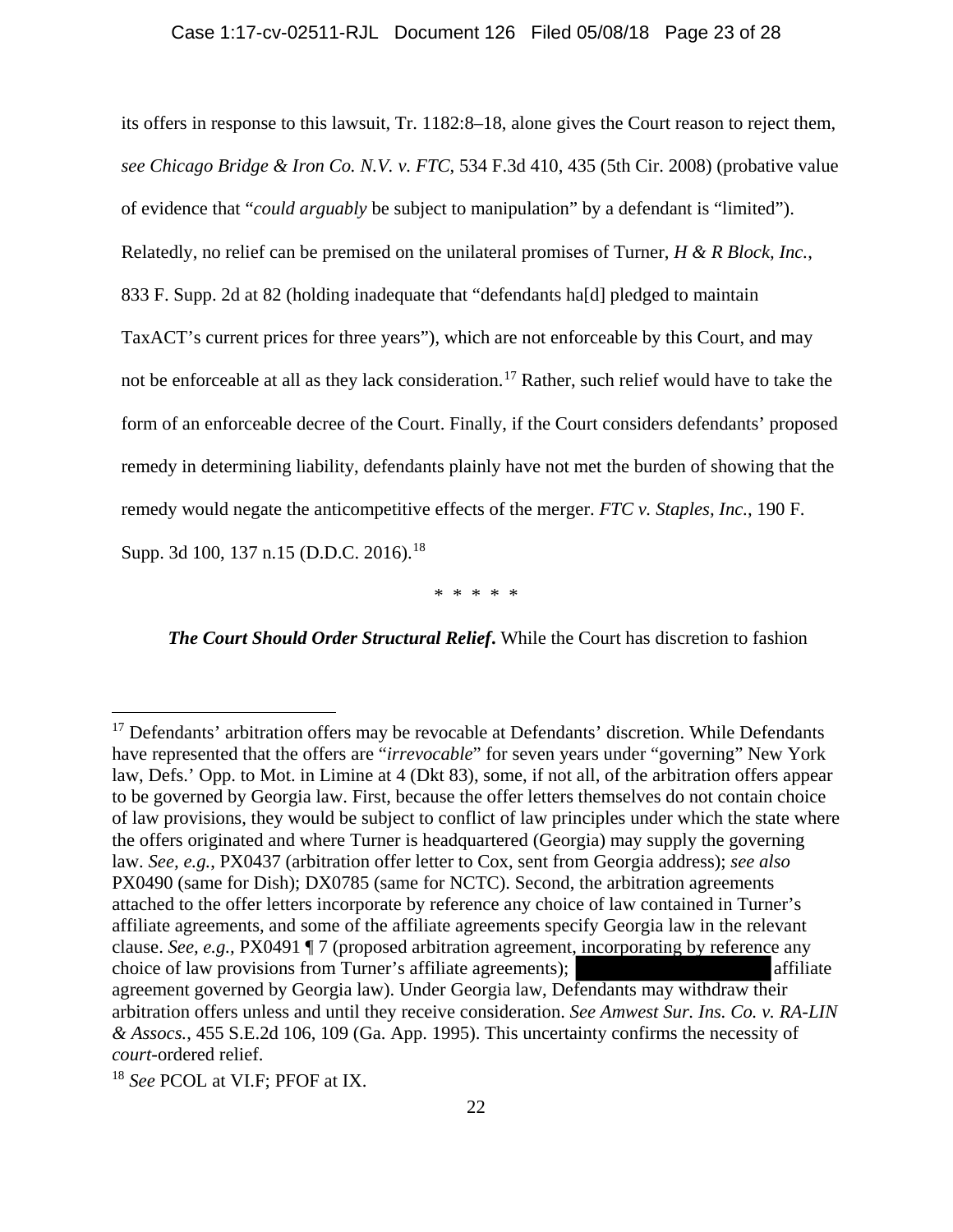## Case 1:17-cv-02511-RJL Document 126 Filed 05/08/18 Page 24 of 28

relief for a Section 7 violation, the appropriate relief here is structural—either a permanent injunction against the proposed merger, or a targeted divestiture. The plain text of Section 7 reflects the judgment of Congress that structural relief is appropriate by providing that "No person . . . shall *acquire*" the stock or assets of another where "the effect of such *acquisition* may be substantially to lessen competition." 15 U.S.C. § 18 (emphasis added). The remedial provision states violations "shall be enjoined, or otherwise prohibit[ed]." 15 U.S.C. § 25

*A Permanent Injunction.* Because the United States has demonstrated that the proposed transaction would violate Section 7, the Court should enjoin this proposed acquisition. The Supreme Court has held that upon finding liability a complete divestiture is the "preferred remedy." *Am. Stores*, 495 U.S. at 280–81. Consistent with this principle, the United States' prayer for relief requests an injunction blocking the proposed acquisition. *See* Compl. ¶ 48(b). Where, as here, the United States has established "a violation of law … all doubts as to the remedy are to be resolved in its favor." *E. I. du Pont*, 366 U.S. at 334. The presumption in favor of the United States' requested remedy reflects the government's obligation "to obtain the relief necessary to protect the public from anticompetitive conduct." *F. Hoffmann-La Roche Ltd. v. Empagran S.A.*, 542 U.S. 155, 170 (2004).

*Alternative Structural Relief.* While blocking AT&T's acquisition of Time Warner in its entirety would completely eliminate the threat to competition posed by the proposed transaction; the Court may order alternative structural remedies if it found that doing so would sufficiently reduce the risk of anticompetitive effects so as to redress the Section 7 violation. The evidence demonstrated that the bulk (though not all) of the anticompetitive effects flow from the combination of Turner with DirecTV. Accordingly, if the Court determines that it is only the combination of DirecTV with Turner that tends to cause anticompetitive effects, the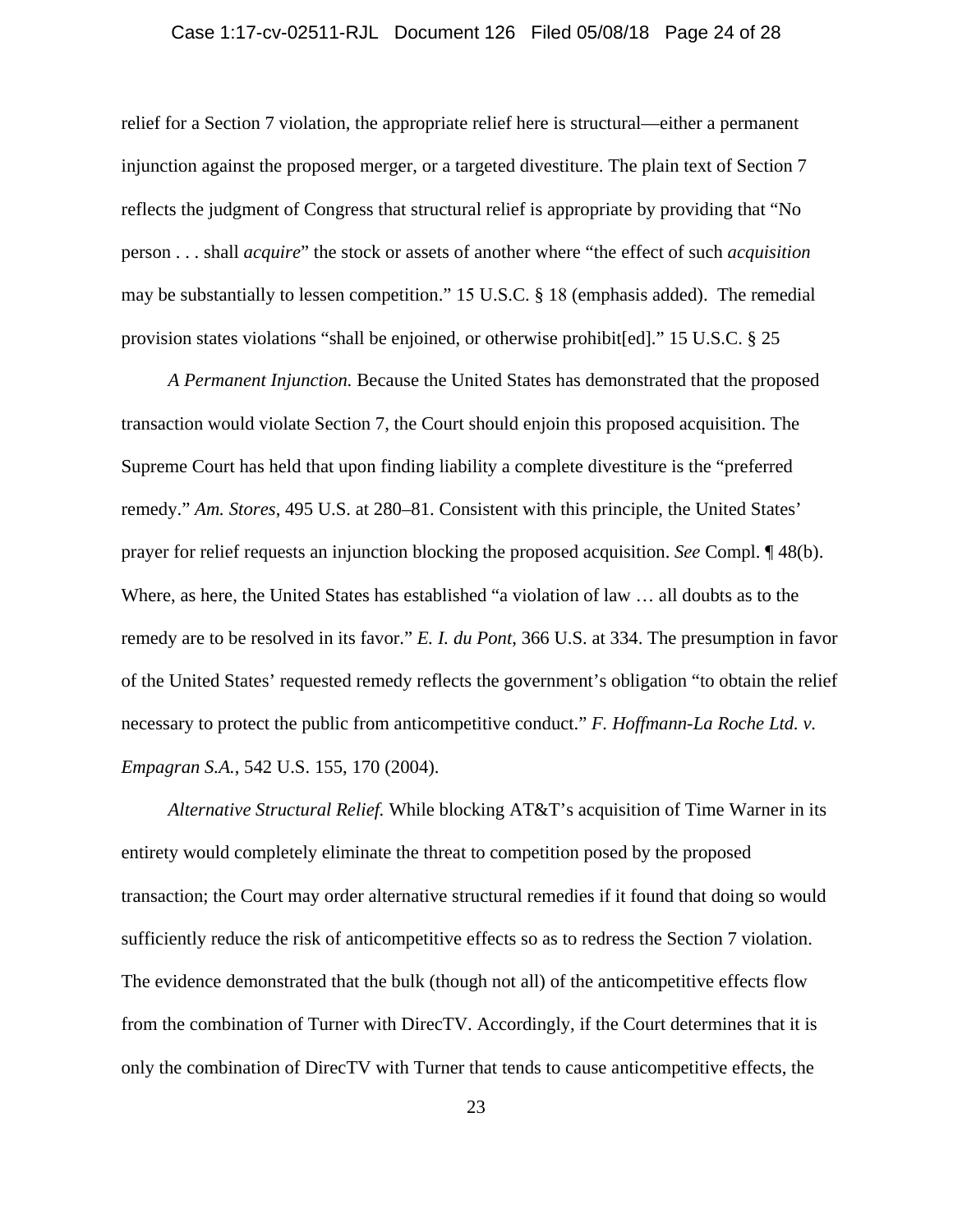Court could tailor a remedy to redress this specific violation of Section 7 that would prevent the combination of those two assets within one corporate entity. *See, e.g.*, *United States v. Anthem*, 855 F.3d 345, 368 (D.C. Cir. 2017) (acknowledging the possibility of a narrow liability finding); *FTC v. PepsiCo, Inc.*, 477 F.2d 24, 29 n.8 (2d Cir. 1973) (partial divestiture may be appropriate where "the offending line of commerce, if disassociated from the merged entities, can survive as a viable independent entity"). This could be accomplished in various ways:<sup>19</sup>

- *A targeted divestiture of Turner.* The Court could issue an order allowing AT&T to acquire two of the three business units (Warner Brothers and HBO/Cinemax), but enjoining the acquisition of Turner.<sup>20</sup> Post-merger, AT&T could attempt to realize many of the purported benefits of vertical integration, Tr. 3396:12–24, while not being able to inflict the competitive harm that Turner would allow it to effect on competition.
- A targeted divestiture of DirecTV. The Court, alternatively, could issue an order requiring AT&T to divest DirecTV as a condition to acquiring all of Time Warner.

### *Behavioral Relief Is Not an Appropriate Remedy Here.* Behavioral relief is not

appropriate because it would not be "effective to restore competition" and "redress the violation[]" that would follow from the proposed transaction. *E. I. du Pont*, 366 U.S. at 326. Behavioral remedies are disfavored in Section 7 cases because they "risk excessive government entanglement in the market," *Saint Alphonsus Med. Ctr.-Nampa Inc. v. Saint Luke's Health Sys., Ltd.*, 778 F.3d 775, 793 (9th Cir. 2015), and "there are usually greater long term costs associated with monitoring the efficacy of a conduct remedy than with imposing a structural solution," *ProMedica Health Sys., Inc. v. FTC*, 749 F.3d 559, 573 (6th Cir. 2014). While structural relief eliminates the risk of harm, behavioral relief assumes regulatory conditions can effectively constrain a business's natural incentives to maximize profits. *See generally*, Makan

 $19$  DirecTV has conceded that the Court is authorized to order such targeted divestitures. Defs.' Mot. at 3 (Dkt. 117) (recognizing the Court's authority to "order AT&T to divest itself of DIRECTV").

<sup>&</sup>lt;sup>20</sup> The Court might also consider enjoining AT&T from acquiring a controlling stake in Turner.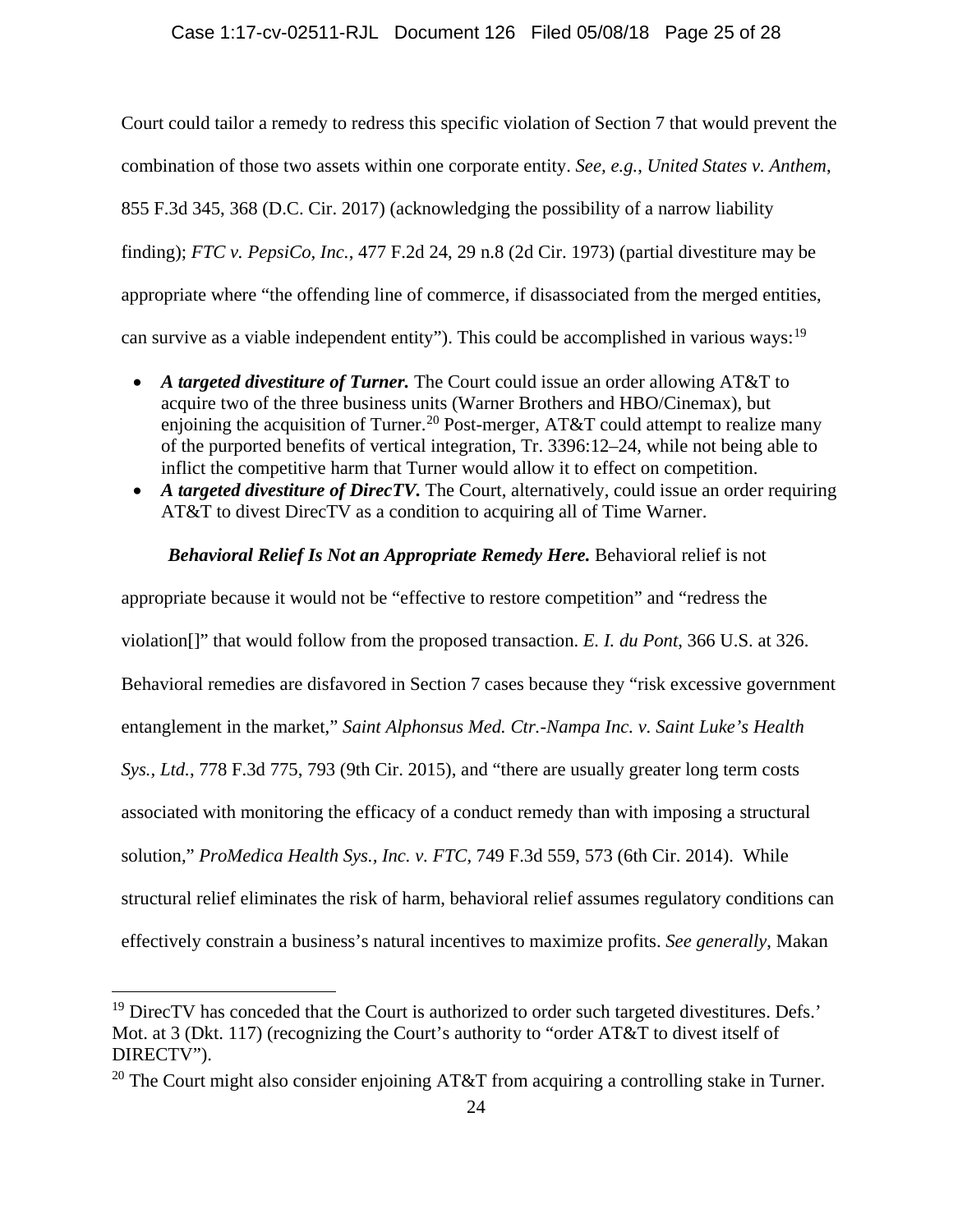#### Case 1:17-cv-02511-RJL Document 126 Filed 05/08/18 Page 26 of 28

Delrahim, Assistant Attorney General, Dep't of Justice, Antitrust Division, Remarks at Competition and Deregulation Roundtable #2 (Apr. 26, 2018). Behavioral relief is also less effective at protecting competition than structural market-oriented remedies because it "can hardly be detailed enough to cover in advance all the many fashions in which improper influence [over the acquired company] might manifest itself." *E.I. du Pont*, 366 U.S. at 334*.*

The United States is not aware of any Section 7 case in which a court's order of exclusively behavioral relief over the objection of the United States survived appellate review. *See id.* at 329–35 (vacating behavioral relief and ordering complete divestiture). Behavioral relief has instead been ordered in conjunction with structural relief and at the request of the United States. *See, e.g.*, *Ford Motor Co. v. United States*, 405 U.S. 562, 575–78 (1972) (affirming conduct remedies "ancillary" to divestiture requested by the United States). This case should not depart from over 100 years of Clayton Act precedent to order behavioral relief over the United States' objection.<sup>21</sup>

\* \* \* \* \*

The Court should find the effect of the merger may be substantially to lessen competition and enjoin it.

 $21$  The harm from the proposed transaction would not be remedied simply by adopting conditions similar to those in the Comcast–NBCU consent decree. *See* PCOL at VII.E; PFOF at IV.D. Among other reasons, AT&T competes nationally through its DirecTV service, and the United States has accordingly predicted harm at least throughout the country. *See, e.g.*, Tr. 2240:14– 2241:14. An arbitrator would have no natural benchmark to assess the "fair market value"—a term not familiar to anyone in the industry—of Turner's content because prices for Turner content are predicted to increase nationwide. And for virtual MVPDs offering skinny bundles (e.g., Dish Sling), an arbitrator's use of inappropriate benchmarks could destroy their business model by requiring broad inclusion of networks. Tr. 277:14–278:3, 280:3–281:3. Finally, as explained in the PFOF and PCOL, Defendants' unilateral arbitration offers also suffer from numerous other shortcomings. PCOL at VII; PFOF at IX.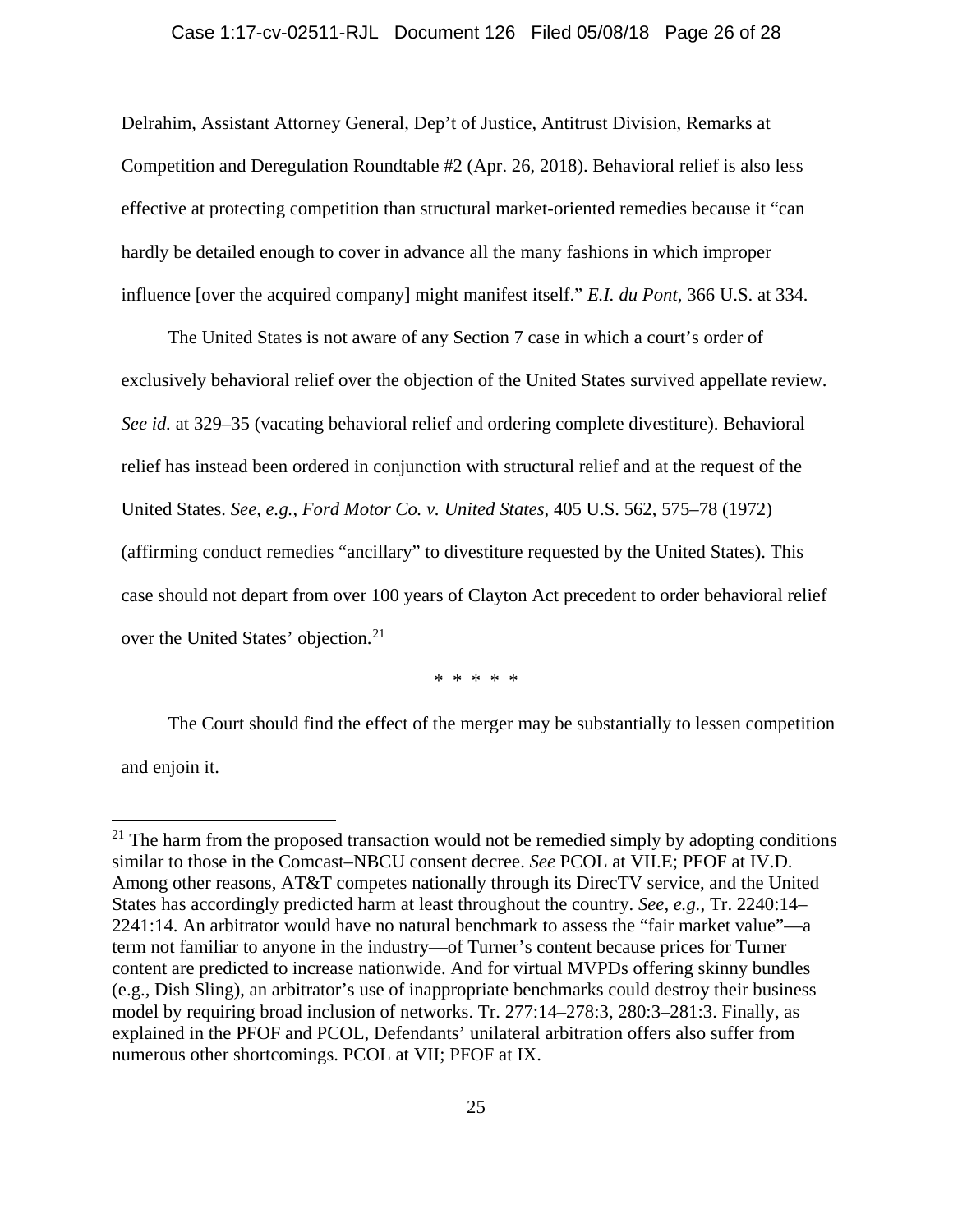MAKAN DELRAHIM Assistant Attorney General for Antitrust

ANDREW C. FINCH Principal Deputy Assistant Attorney General

DONALD G. KEMPF, JR. Deputy Assistant Attorney General for Litigation

BERNARD A. NIGRO, JR. Deputy Assistant Attorney General

PATRICIA A. BRINK Director of Civil Enforcement.

DAVID B. LAWRENCE Counsel to the Assistant Attorney General

CAROLINE J. ANDERSON Counsel to the Assistant Attorney General

WILLIAM J. RINNER Counsel to the Assistant Attorney General

SCOTT SCHEELE Chief, Telecommunications and Broadband Section

JARED A. HUGHES Assistant Chief, Telecommunications and Broadband Section

Dated: May 8, 2018 Respectfully submitted,

/s/ Craig Conrath CRAIG CONRATH ERIC D. WELSH (D.C. Bar # 998618)

PATRICK M. KUHLMANN SANFORD ADLER NATHAN BRENNER ALEXIS BROWN-REILLY DYLAN CARSON ALVIN H. CHU ROBERT DRABA JULIE ELMER JENNIFER HANE JUSTIN HEIPP JOHN HOGAN ELIZABETH JENSEN MATTHEW JONES MELANIE KISER PATRICK M. KUHLMANN KATHRYN KUSHNER CERIN LINDGRENSAVAGE ERICA MINTZER LAUREN RIKER ANNA SALLSTROM LISA SCANLON MATTHEW SIEGEL CURTIS STRONG FREDERICK S. YOUNG

U.S. Department of Justice, Antitrust Division Telecommunications and Broadband Section 450 Fifth Street, N.W., Suite 7000 Washington, DC 20530 Telephone: (202) 514-5621 Facsimile: (202) 514-6381